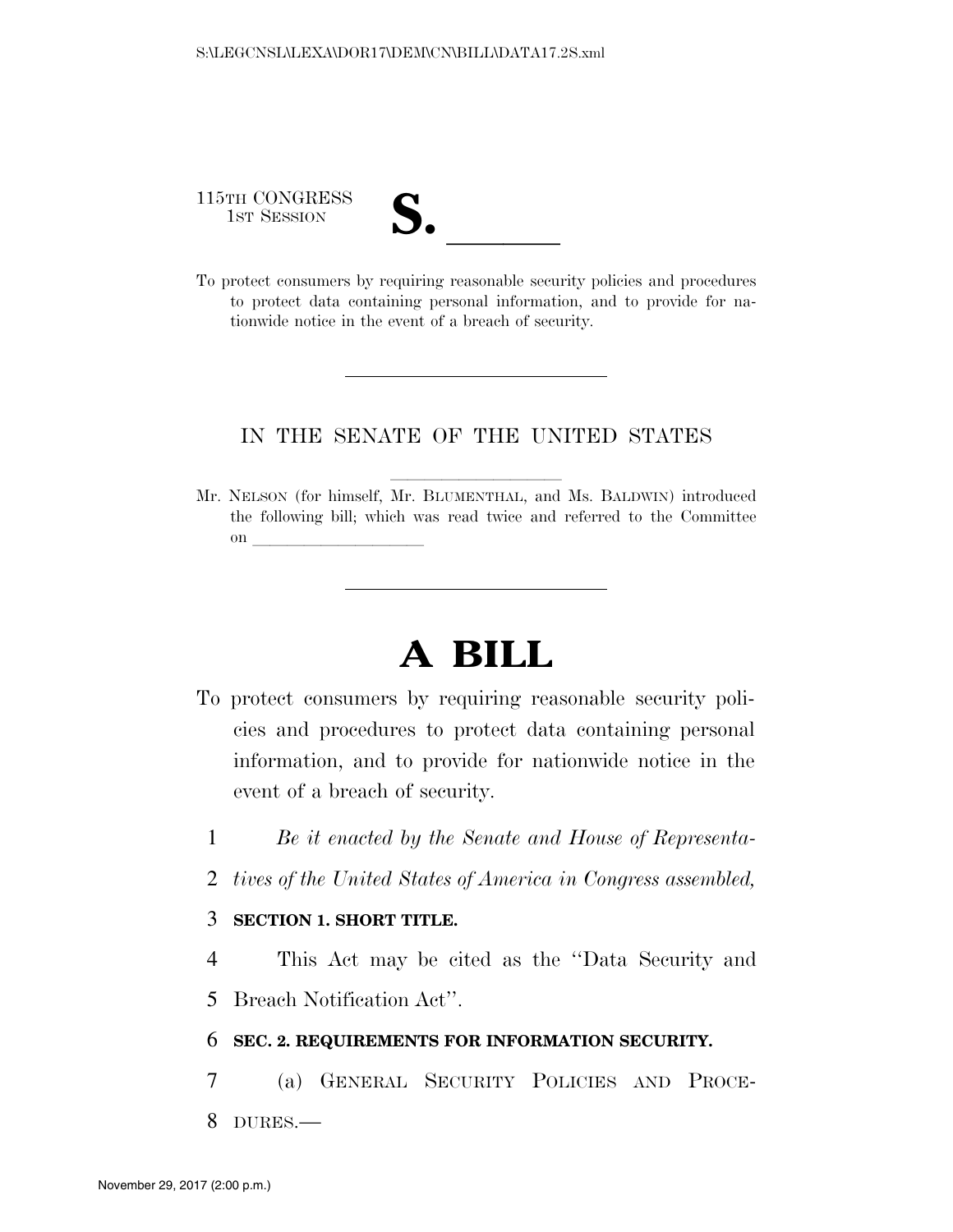| $\mathbf{1}$   | (1) REGULATIONS.—Not later than 1 year after           |
|----------------|--------------------------------------------------------|
| 2              | the date of enactment of this Act, the Commission      |
| 3              | shall promulgate regulations under section 553 of      |
| $\overline{4}$ | title 5, United States Code, to require each covered   |
| 5              | entity that owns or possesses data containing per-     |
| 6              | sonal information, or contracts to have any third-     |
| 7              | party entity maintain or process such data for such    |
| 8              | covered entity, to establish and implement policies    |
| 9              | and procedures regarding information security prac-    |
| 10             | tices for the treatment and protection of personal in- |
| 11             | formation taking into consideration—                   |
| 12             | $(A)$ the size of, and the nature, scope, and          |
| 13             | complexity of the activities engaged in by such        |
| 14             | covered entity;                                        |
| 15             | (B) the current state of the art in adminis-           |
| 16             | trative, technical, and physical safeguards for        |
| 17             | protecting such information;                           |
| 18             | (C) the cost of implementing the safe-                 |
| 19             | guards under subparagraph (B); and                     |
| 20             | (D) the impact on small businesses and                 |
| 21             | nonprofits.                                            |
| 22             | (2) REQUIREMENTS.—The regulations shall re-            |
| 23             | quire the policies and procedures to include the fol-  |
| 24             | lowing:                                                |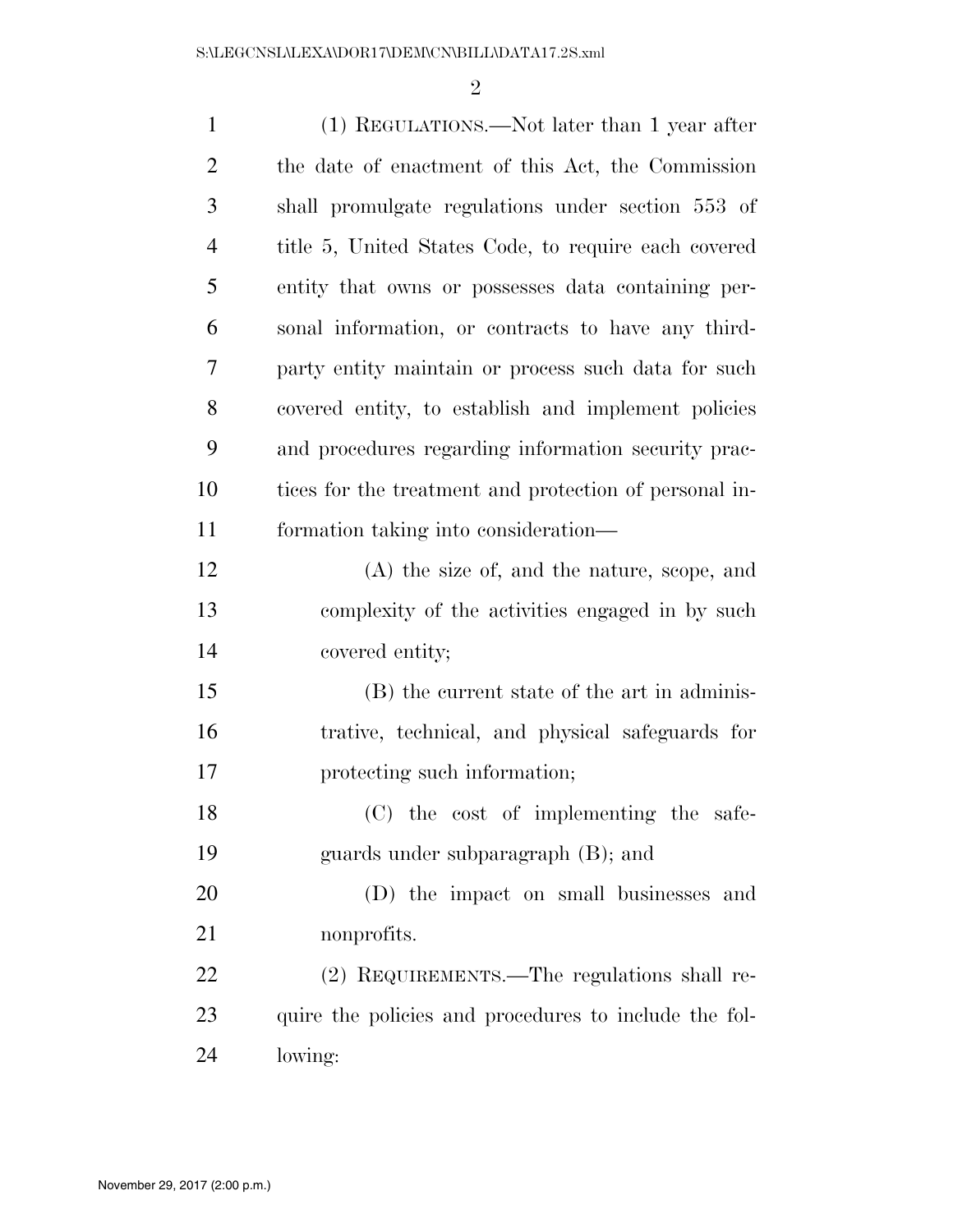(A) A security policy with respect to the collection, use, sale, other dissemination, and maintenance of personal information.

 (B) The identification of an officer or other individual as the point of contact with re- sponsibility for the management of information security.

 (C) A process for identifying and assessing any reasonably foreseeable vulnerabilities in each system maintained by the covered entity 11 that contains such personal information, includ-12 ing regular monitoring for a breach of security of each such system.

 (D) A process for taking preventive and corrective action to mitigate any vulnerabilities identified in the process required by subpara- graph (C), that may include implementing any changes to information security practices and the architecture, installation, or implementation of network or operating software.

 (E) A process for disposing of data in elec- tronic form containing personal information by destroying, permanently erasing, or otherwise modifying the personal information contained in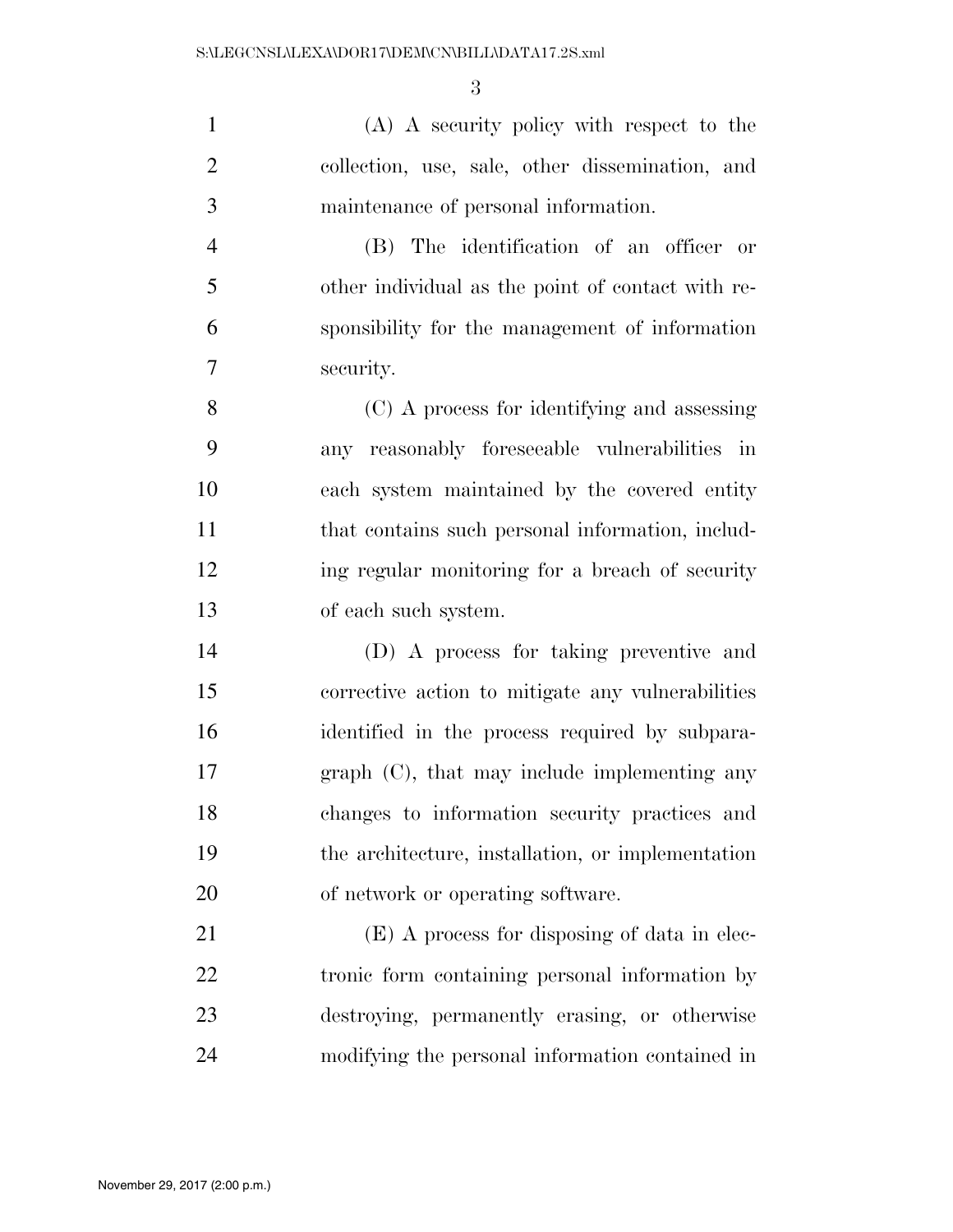| $\mathbf{1}$   | such data to make such personal information          |
|----------------|------------------------------------------------------|
| $\overline{2}$ | permanently unreadable or indecipherable.            |
| 3              | $(F)$ A standard method or methods for the           |
| $\overline{4}$ | destruction of paper documents and other non-        |
| 5              | electronic data containing personal information.     |
| 6              | (b) LIMITATIONS.—                                    |
| 7              | (1) COVERED ENTITIES SUBJECT<br><b>THE</b><br>TO     |
| 8              | GRAMM-LEACH-BLILEY ACT.—A financial institution      |
| 9              | that is subject to title V of the Gramm-Leach-Bliley |
| 10             | Act (15 U.S.C. 6801 et seq.) and is in compliance    |
| 11             | with information security requirements under that    |
| 12             | Act shall be deemed in compliance with this section. |
| 13             | (2) APPLICABILITY OF OTHER INFORMATION               |
| 14             | SECURITY REQUIREMENTS.—A person who is subject       |
| 15             | to, and in compliance with, the information security |
| 16             | requirements of section 13401 of the Health Infor-   |
| 17             | Technology for Economic and Clinical<br>mation       |
| 18             | Health Act (42 U.S.C. 17931) or of section 1173(d)   |
| 19             | of title XI, part C of the Social Security Act (42)  |
| 20             | U.S.C. $1320d-2(d)$ shall be deemed in compliance    |
| 21             | with this section with respect to any data governed  |
| 22             | by section 13401 of the Health Information Tech-     |
| 23             | nology for Economic and Clinical Health Act (42)     |
| 24             | U.S.C. 17931) or by the Health Insurance Port-       |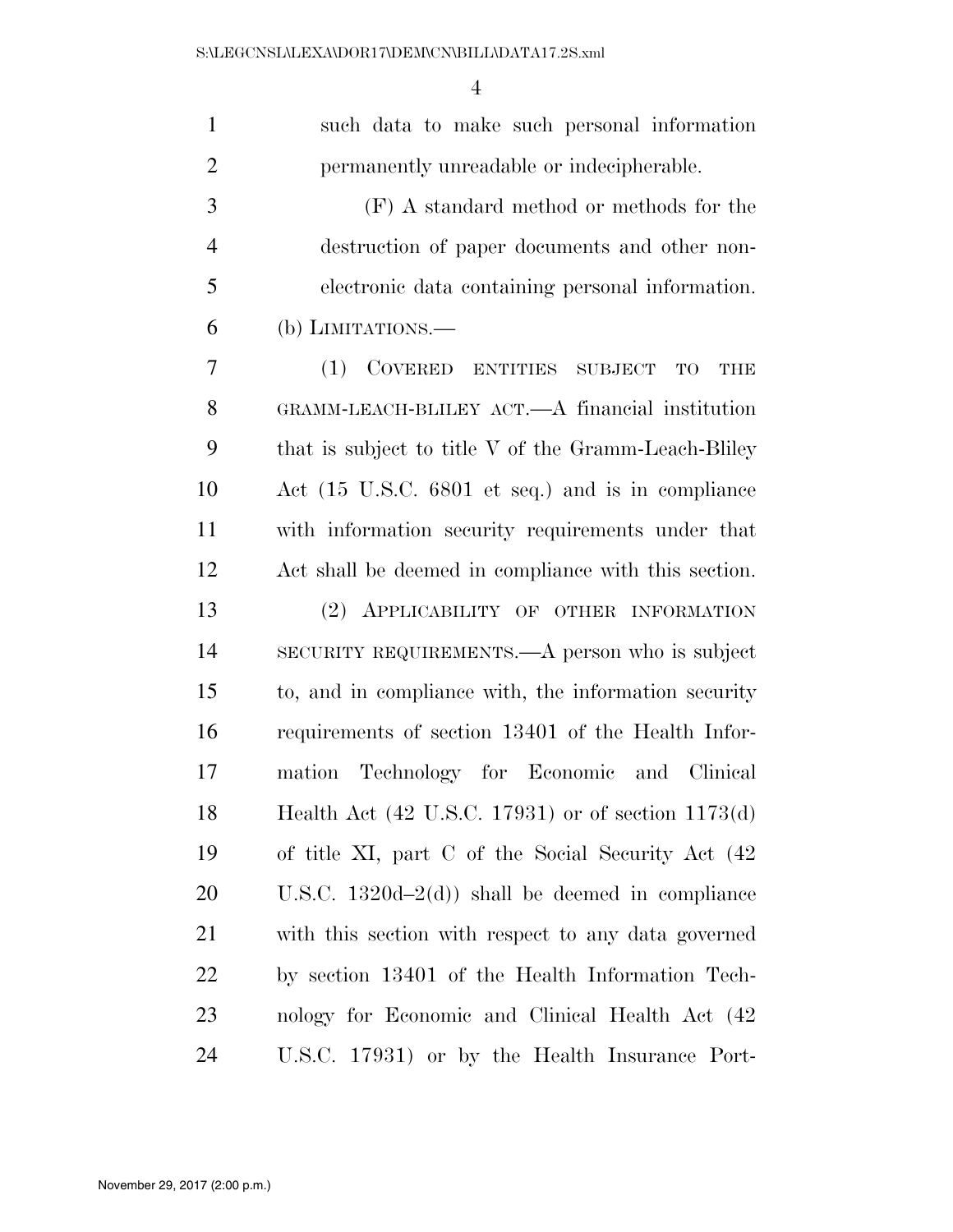ability and Accountability Act of 1996 Security Rule

2 (45 C.F.R. 160.103 and part 164).

## **SEC. 3. NOTIFICATION OF BREACH OF SECURITY.**

 (a) NATIONWIDE NOTIFICATION.—A covered entity that owns or possesses data in electronic form containing personal information, following the discovery of a breach of security of the system maintained by the covered entity that contains such data, shall notify—

 (1) each individual who is a citizen or resident of the United States and whose personal information was or is reasonably believed to have been acquired or accessed from the covered entity as a result of the breach of security; and

 (2) the Commission, unless the covered entity has notified the designated entity under section 4.

(b) SPECIAL NOTIFICATION REQUIREMENTS.—

 (1) THIRD-PARTY ENTITIES.—In the event of a breach of security of a system maintained by a third-party entity that has been contracted to main- tain or process data in electronic form containing personal information on behalf of any other covered entity who owns or possesses such data, the third- party entity shall notify the covered entity of the breach of security. Upon receiving notification from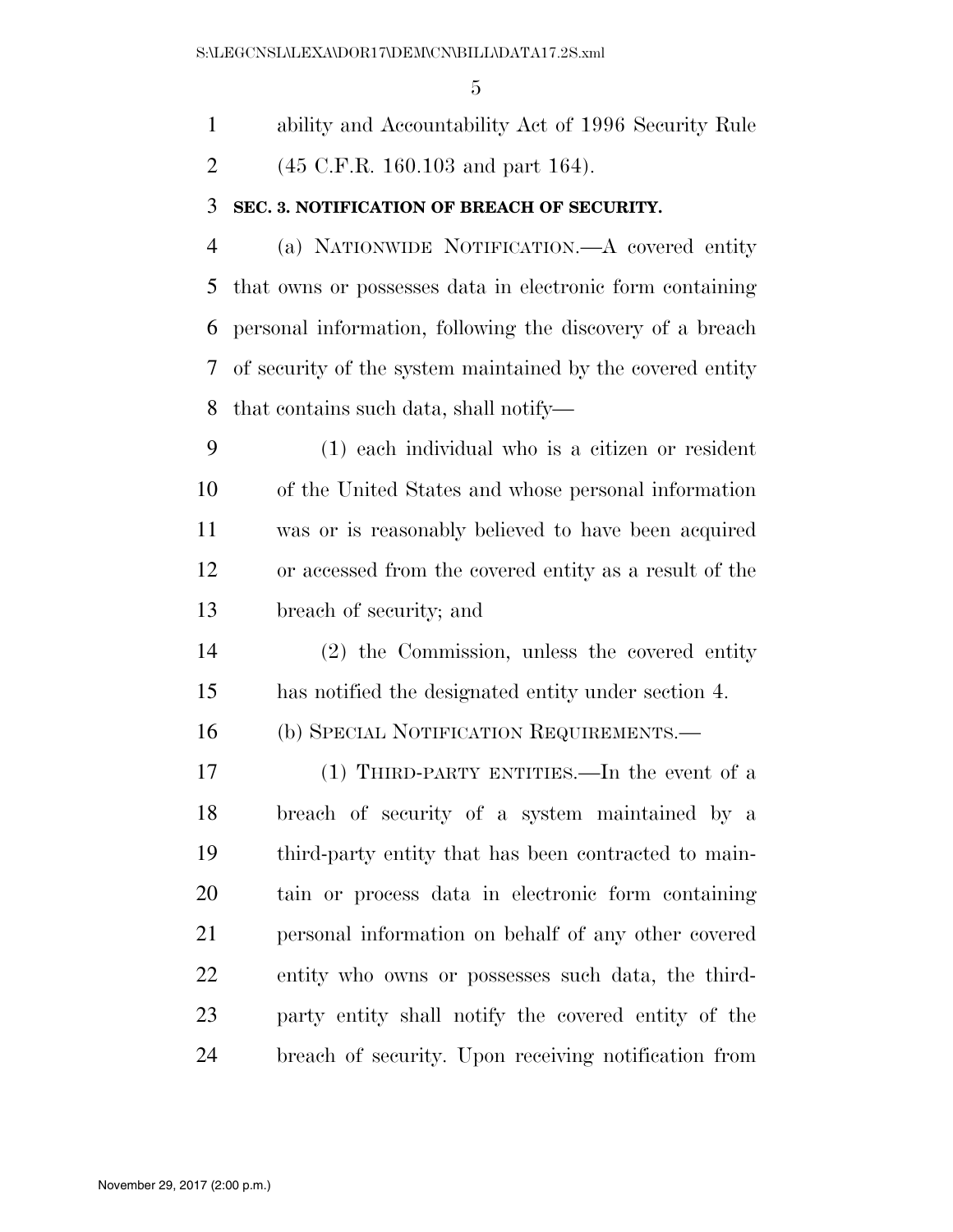the third party entity, such covered entity shall pro-vide the notification required under subsection (a).

 (2) COORDINATION OF NOTIFICATION WITH CREDIT REPORTING AGENCIES.—If a covered entity is required to provide notification to more than  $6 \qquad 5,000$  individuals under subsection (a)(1), the cov- ered entity also shall notify each major credit report- ing agency of the timing and distribution of the no- tices, except when the only personal information that is the subject of the breach of security is the individ- ual's first name or initial and last name, or address, or phone number, in combination with a credit or debit card number, and any required security code. Such notice shall be given to each credit reporting agency without unreasonable delay and, if it will not delay notice to the affected individuals, prior to the distribution of notices to the affected individuals.

 (c) TIMELINESS OF NOTIFICATION.—Notification under subsection (a) shall be made—

 (1) not later than 30 days after the date of dis-covery of a breach of security; or

 (2) as promptly as possible if the covered entity providing notice can show that providing notice with- in the timeframe under paragraph (1) is not feasible due to circumstances necessary—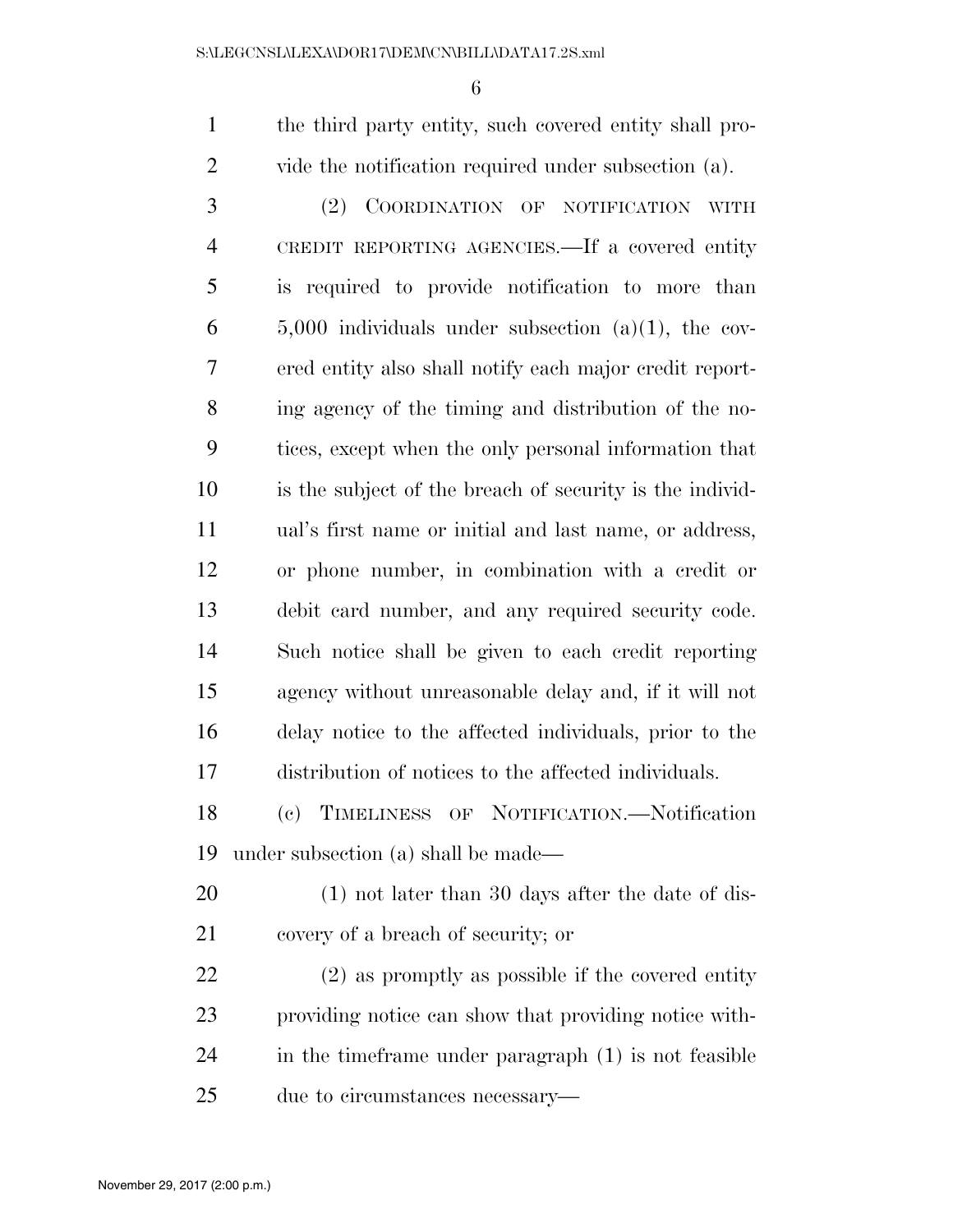| $\mathbf{1}$   | (A) to accurately identify affected con-           |
|----------------|----------------------------------------------------|
| $\overline{2}$ | sumers;                                            |
| 3              | (B) to prevent further breach or unauthor-         |
| $\overline{4}$ | ized disclosures; or                               |
| 5              | (C) to reasonably restore the integrity of         |
| 6              | the data system.                                   |
| 7              | (d) METHOD AND CONTENT OF NOTIFICATION.—           |
| 8              | (1) DIRECT NOTIFICATION.—                          |
| 9              | (A) METHOD OF DIRECT NOTIFICATION.—                |
| 10             | A covered entity shall be in compliance with the   |
| 11             | notification requirement under subsection $(a)(1)$ |
| 12             | $if$ —                                             |
| 13             | (i) the covered entity provides con-               |
| 14             | spicuous and clearly identified notifica-          |
| 15             | $tion$ —                                           |
| 16             | $(I)$ in writing; or                               |
| 17             | (II) by e-mail or other electronic                 |
| 18             | means if—                                          |
| 19             | (aa) the covered entity's pri-                     |
| 20             | mary method of communication                       |
| 21             | with the individual is by e-mail or                |
| 22             | such other electronic means; or                    |
| 23             | (bb) the individual has con-                       |
| 24             | sented to receive notification by                  |
| 25             | e-mail or such other electronic                    |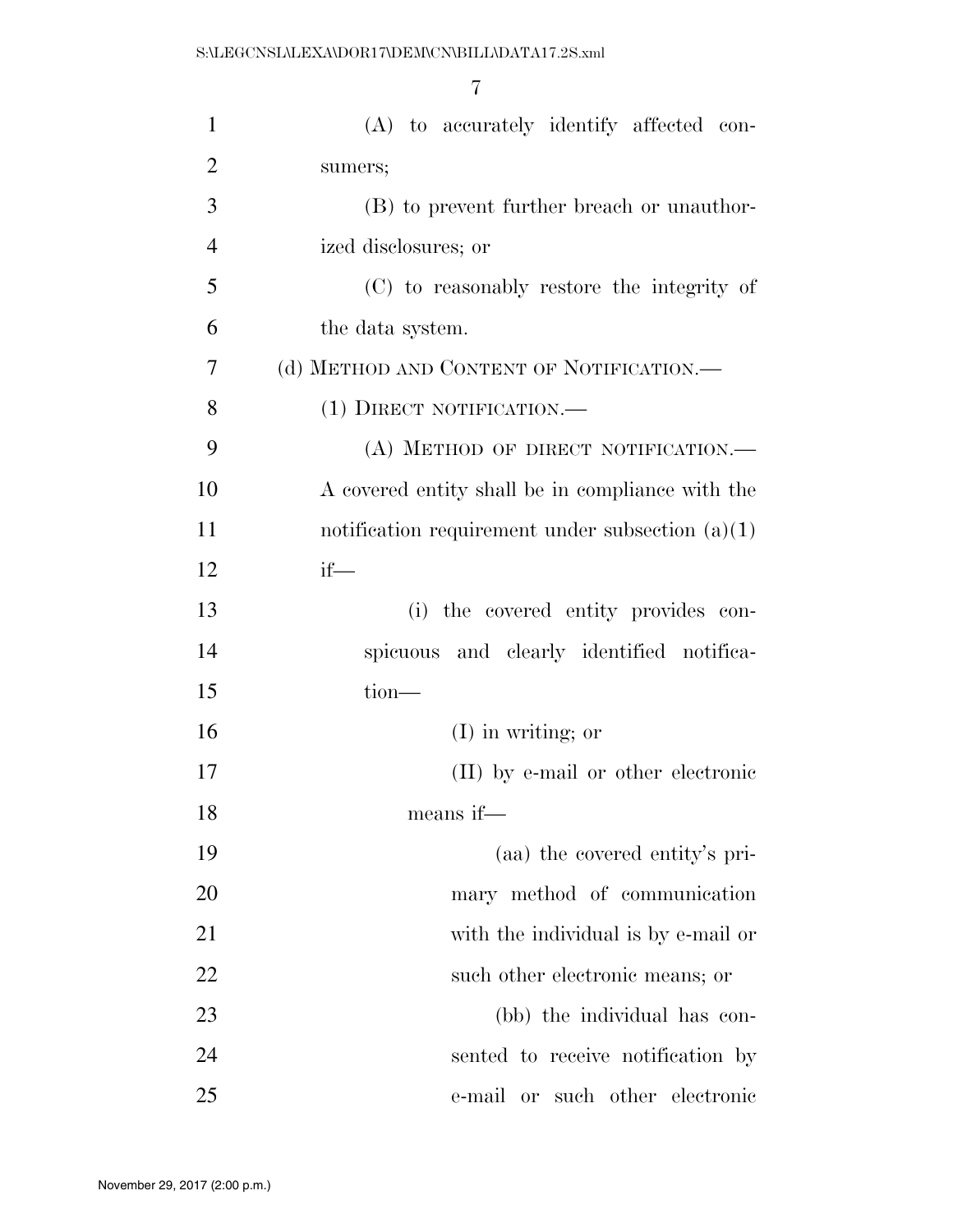| $\mathbf{1}$   | means and such notification is              |
|----------------|---------------------------------------------|
| $\overline{2}$ | provided in a manner that is con-           |
| 3              | sistent with the provisions per-            |
| $\overline{4}$ | mitting electronic transmission of          |
| 5              | notices under section 101 of the            |
| 6              | Electronic Signatures in Global             |
| 7              | and National Commerce Act (15)              |
| 8              | U.S.C. 7001); and                           |
| 9              | (ii) the method of notification selected    |
| 10             | under clause (i) can reasonably be expected |
| 11             | to reach the intended individual.           |
| 12             | CONTENT OF DIRECT<br>(B)<br>NOTIFICA-       |
| 13             | TION.—Each method of direct notification    |
| 14             | under subparagraph (A) shall include—       |
| 15             | (i) the date, estimated date, or esti-      |
| 16             | mated date range of the breach of security; |
| 17             | (ii) a description of each type of per-     |
| 18             | sonal information that was or is reasonably |
| 19             | believed to have been acquired or accessed  |
| 20             | as a result of the breach of security;      |
| 21             | (iii) a telephone number that an indi-      |
| 22             | vidual can use at no cost to the individual |
| 23             | to contact the covered entity to inquire    |
| 24             | about the breach of security or the infor-  |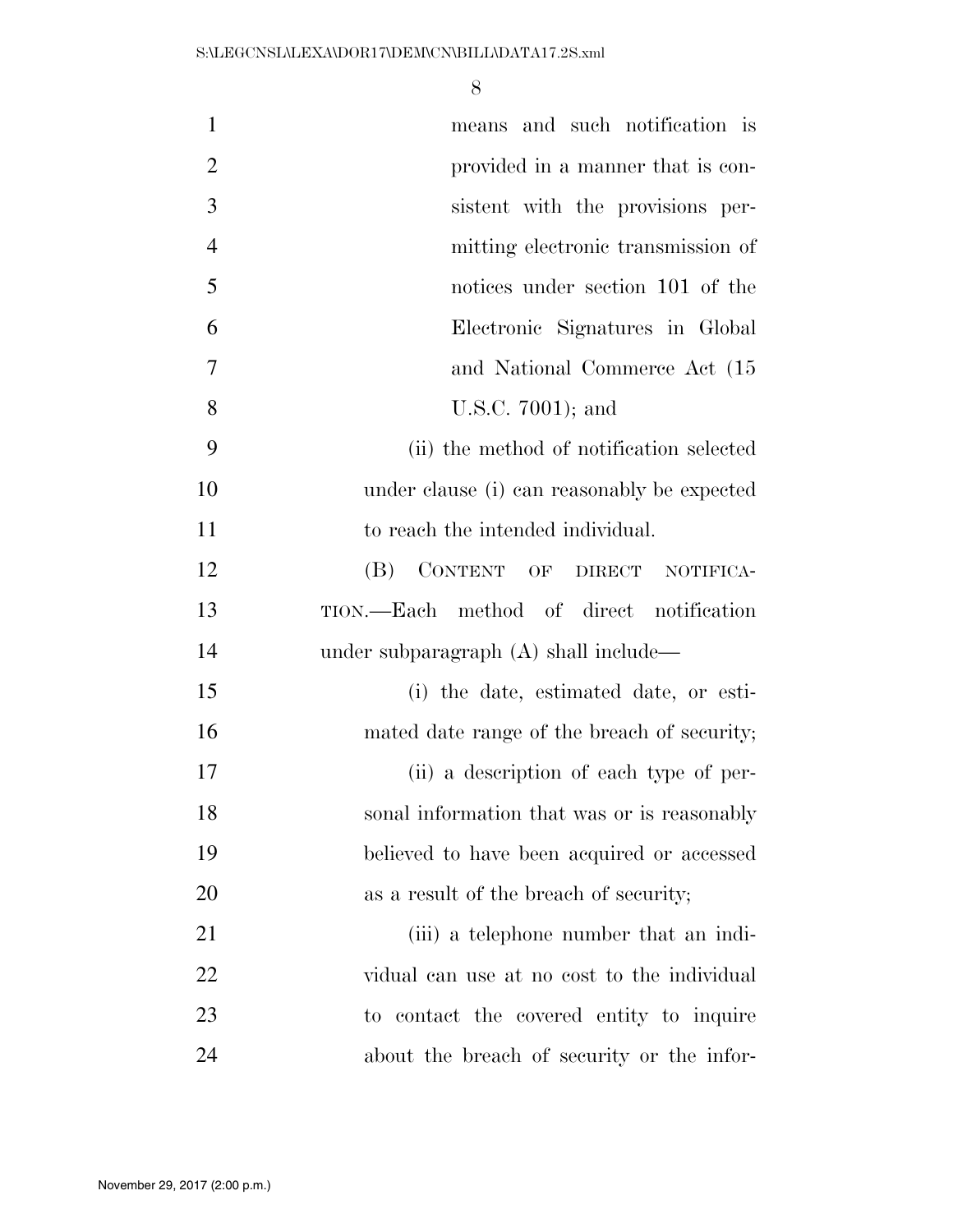| $\mathbf{1}$   | mation the covered entity maintained or          |
|----------------|--------------------------------------------------|
| $\overline{2}$ | possessed about that individual;                 |
| 3              | (iv) notice that the individual may be           |
| $\overline{4}$ | entitled to consumer credit reports under        |
| 5              | subsection $(e)(1);$                             |
| 6              | (v) instructions how an individual can           |
| 7              | request consumer credit reports under sub-       |
| 8              | section $(e)(1);$                                |
| 9              | (vi) a telephone number, that an indi-           |
| 10             | vidual can use at no cost to the individual,     |
| 11             | and an address to contact each major cred-       |
| 12             | it reporting agency; and                         |
| 13             | (vii) a telephone number, that an indi-          |
| 14             | vidual can use at no cost to the individual,     |
| 15             | and an Internet Web site address to obtain       |
| 16             | information regarding identity theft from        |
| 17             | the Commission.                                  |
| 18             | (2) SUBSTITUTE NOTIFICATION.—                    |
| 19             | (A) CIRCUMSTANCES GIVING RISE TO SUB-            |
| 20             | STITUTE NOTIFICATION.—A covered entity re-       |
| 21             | quired to provide notification under subsection  |
| 22             | $(a)(1)$ may provide substitute notification in- |
| 23             | stead of direct notification under paragraph     |
| 24             | $(1)$ —                                          |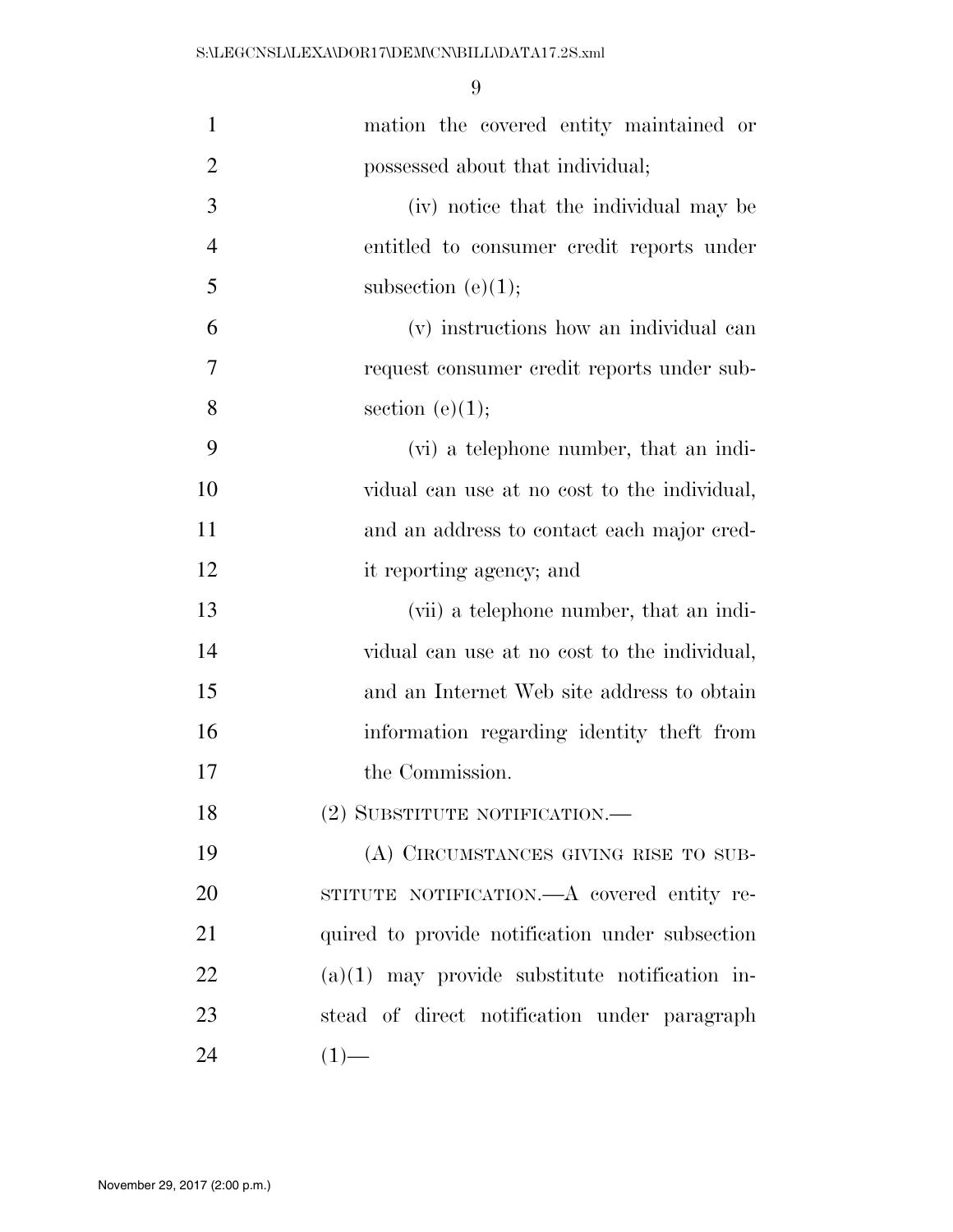(i) if direct notification is not feasible due to a lack of sufficient contact informa- tion for the individual required to be noti-fied; or

 (ii) if the covered entity owns or pos- sesses data in electronic form containing personal information of fewer than 10,000 individuals and direct notification is not feasible due to excessive cost to the covered entity required to provide such notification relative to the resources of such covered entity, as determined in accordance with the regulations issued by the Commission under paragraph (3)(A).

 (B) METHOD OF SUBSTITUTE NOTIFICA- TION.—Substitute notification under this para-graph shall include—

 (i) conspicuous and clearly identified notification by e-mail to the extent the cov- ered entity has an e-mail address for an in- dividual who is entitled to notification 22 under subsection  $(a)(1);$ 

 (ii) conspicuous and clearly identified notification on the Internet Web site of the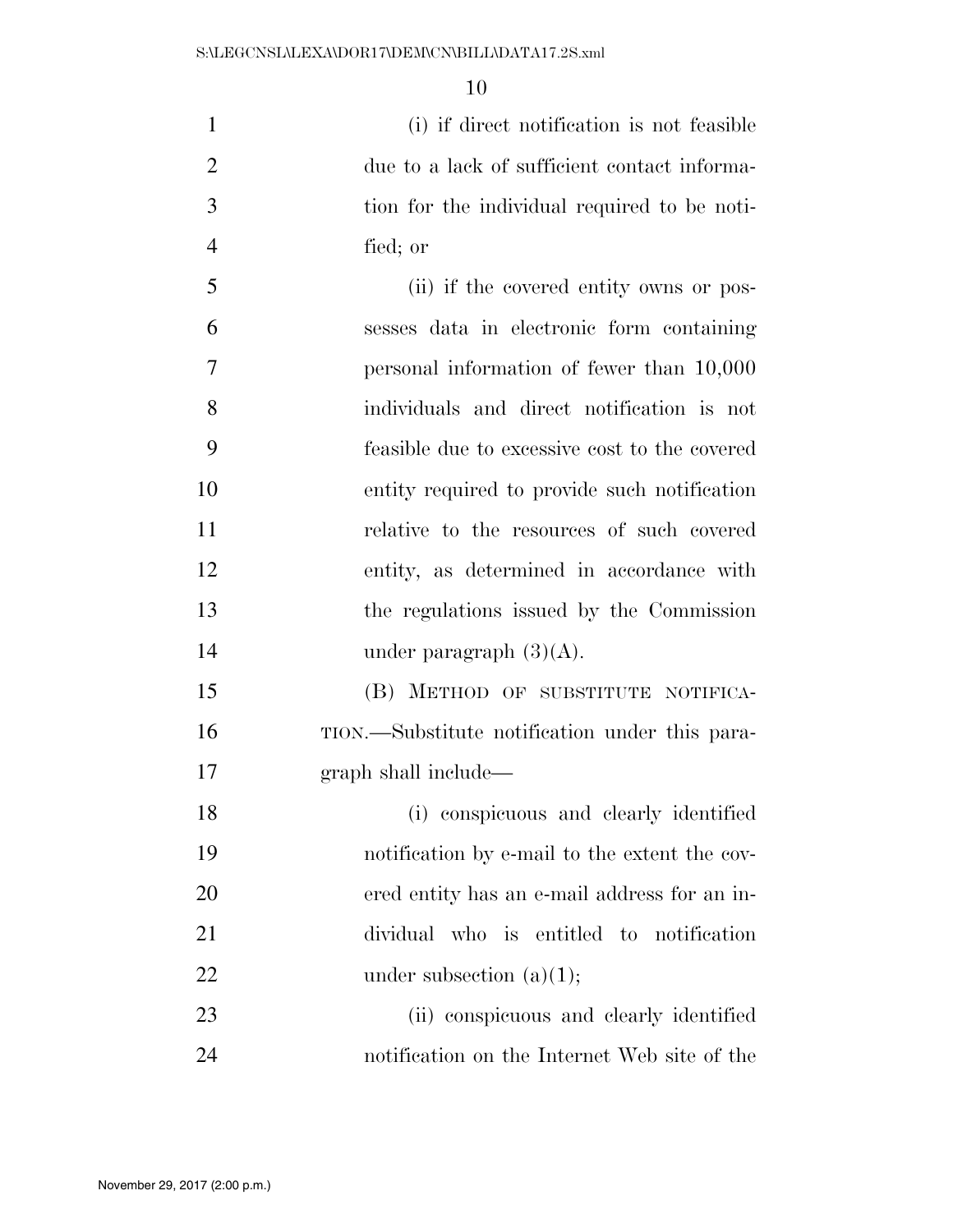| $\mathbf{1}$   | covered entity if the covered entity main-   |
|----------------|----------------------------------------------|
| $\overline{2}$ | tains an Internet Web site; and              |
| 3              | (iii) notification to print and to broad-    |
| $\overline{4}$ | cast media, including major media in met-    |
| 5              | ropolitan and rural areas where the indi-    |
| 6              | viduals whose personal information was ac-   |
| 7              | quired reside.                               |
| 8              | (C) CONTENT OF SUBSTITUTE NOTIFICA-          |
| 9              | TION.—Each method of substitute notification |
| 10             | under this paragraph shall include—          |
| 11             | (i) the date, estimated date, or esti-       |
| 12             | mated date range of the breach of security;  |
| 13             | (ii) a description of each type of per-      |
| 14             | sonal information that was or is reasonably  |
| 15             | believed to have been acquired or accessed   |
| 16             | as a result of the breach of security;       |
| 17             | (iii) notice that an individual may be       |
| 18             | entitled to consumer credit reports under    |
| 19             | subsection $(e)(1);$                         |
| 20             | (iv) instructions how an individual can      |
| 21             | request consumer credit reports under sub-   |
| 22             | section $(e)(1);$                            |
| 23             | (v) a telephone number that an indi-         |
| 24             | vidual can use at no cost to the individual  |
| 25             | to contact the covered entity to inquire     |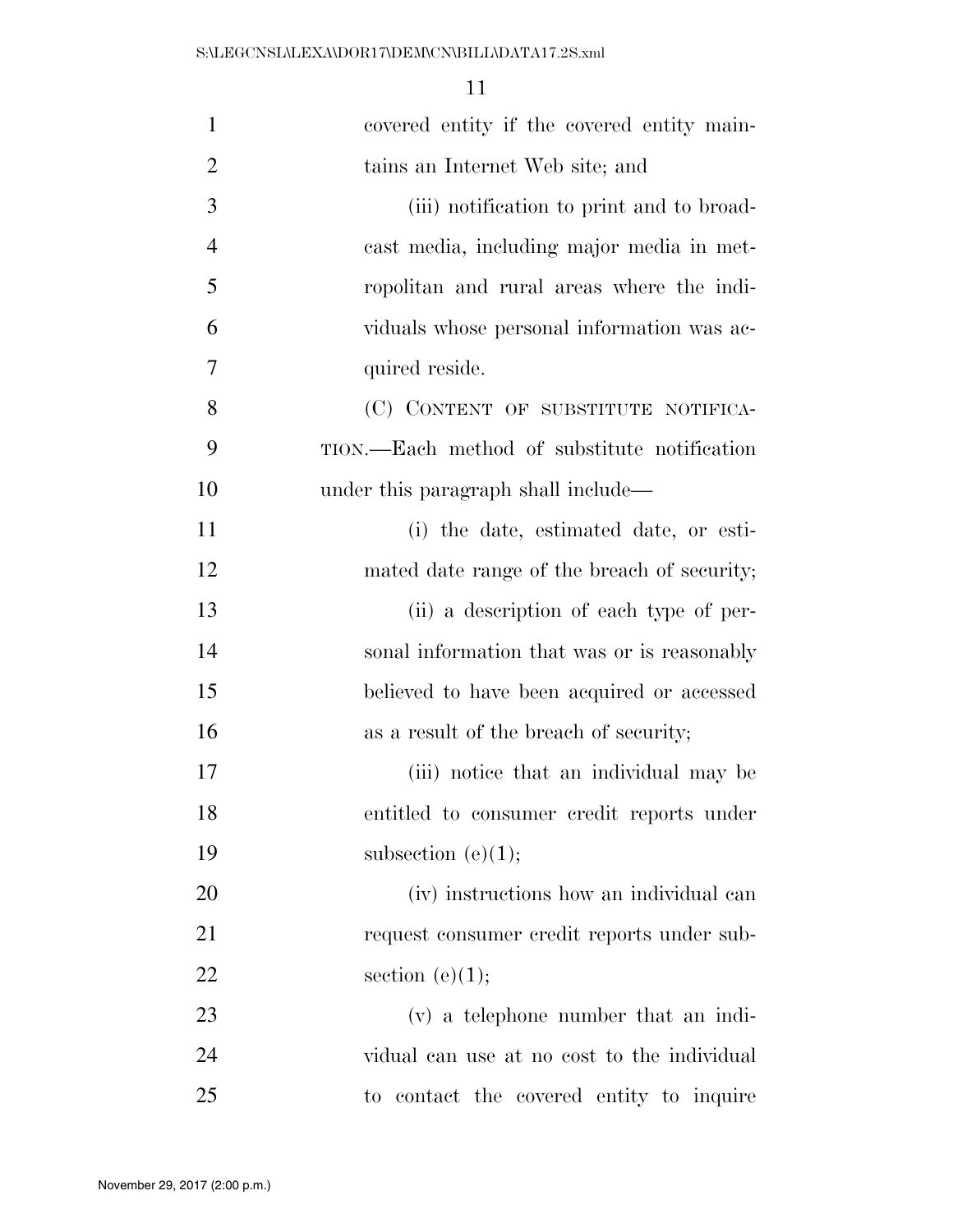| $\mathbf{1}$   | about the breach of security or the infor-          |
|----------------|-----------------------------------------------------|
| $\overline{2}$ | mation the covered entity maintained or             |
| 3              | possessed about that individual;                    |
| $\overline{4}$ | (vi) a telephone number, that an indi-              |
| 5              | vidual can use at no cost to the individual,        |
| 6              | and an address to contact each major cred-          |
| 7              | it reporting agency; and                            |
| 8              | (vii) a telephone number, that an indi-             |
| 9              | vidual can use at no cost to the individual,        |
| 10             | and an Internet Web site address to obtain          |
| 11             | information regarding identity theft from           |
| 12             | the Commission.                                     |
| 13             | (3) REGULATIONS AND GUIDANCE.—                      |
| 14             | (A) REGULATIONS.—Not later than 1 year              |
| 15             | after the date of enactment of this Act, the        |
| 16             | Commission, by regulation under section 553 of      |
| 17             | title 5, United States Code, shall establish cri-   |
| 18             | for determining circumstances under<br>teria        |
| 19             | which substitute notification may be provided       |
| 20             | under paragraph $(2)$ , including criteria for de-  |
| 21             | termining if direct notification under paragraph    |
| 22             | $(1)$ is not feasible due to excessive costs to the |
| 23             | covered entity required to provide such notifica-   |
| 24             | tion relative to the resources of such covered      |
| 25             | entity. The regulations may also identify other     |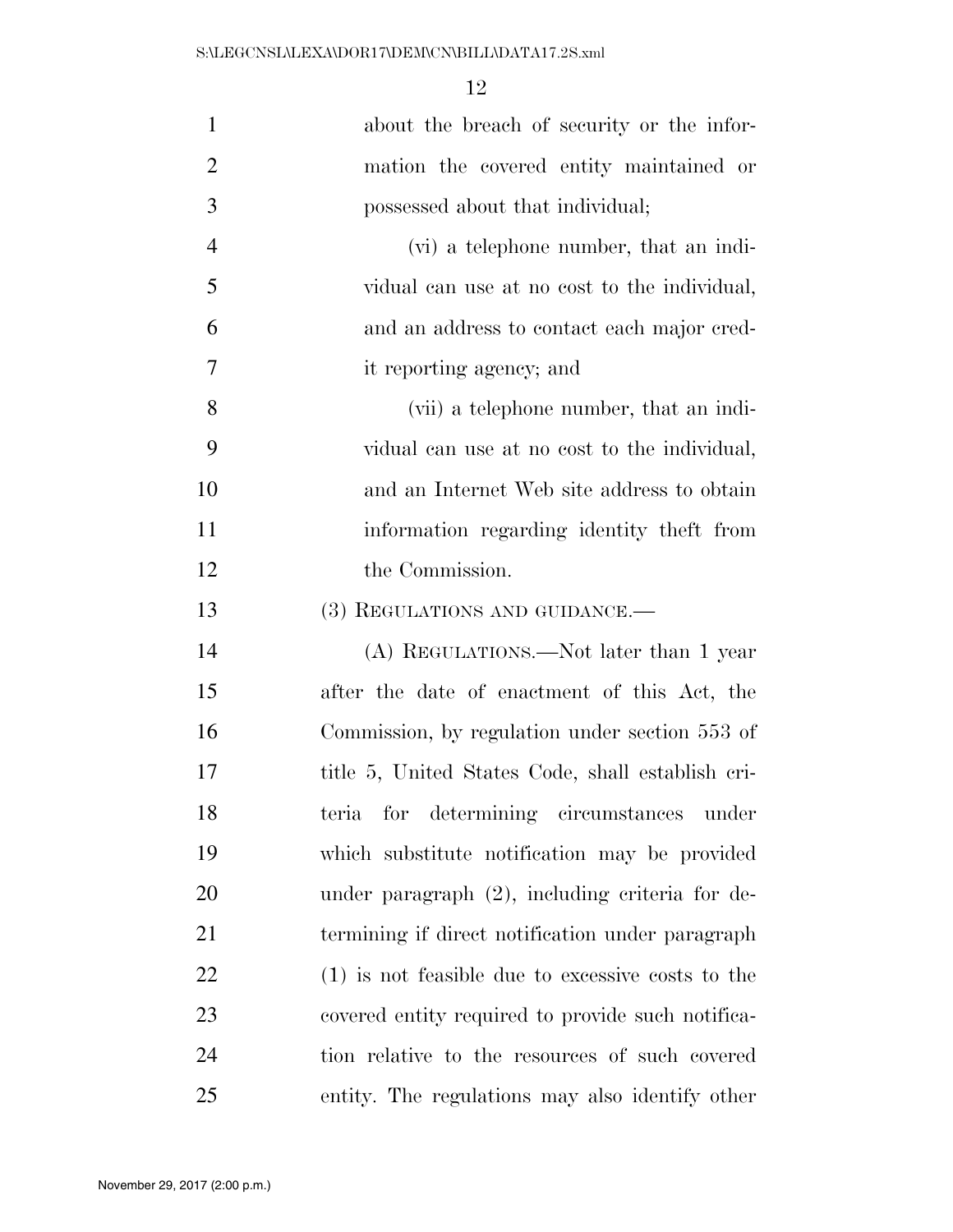| $\mathbf{1}$   | circumstances where substitute notification            |
|----------------|--------------------------------------------------------|
| $\overline{2}$ | would be appropriate, including circumstances          |
| 3              | under which the cost of providing direct notifi-       |
| $\overline{4}$ | cation exceeds the benefits to consumers.              |
| 5              | (B) GUIDANCE.—In addition, the Commis-                 |
| 6              | sion, in consultation with the Small Business          |
| 7              | Administration, shall provide and publish gen-         |
| 8              | eral guidance with respect to compliance with          |
| 9              | this subsection. The guidance shall include—           |
| 10             | (i) a description of written or e-mail                 |
| 11             | notification that complies with paragraph              |
| 12             | $(1);$ and                                             |
| 13             | (ii) guidance on the content of sub-                   |
| 14             | stitute notification under paragraph (2),              |
| 15             | including the extent of notification to print          |
| 16             | and broadcast media that complies with                 |
| 17             | paragraph $(2)(B)(iii)$ .                              |
| 18             | (e) OTHER OBLIGATIONS FOLLOWING BREACH.-               |
| 19             | $(1)$ In GENERAL.—Not later than 60 days after         |
| 20             | the date of request by an individual who received no-  |
| 21             | tification under subsection $(a)(1)$ and quarterly     |
| 22             | thereafter for 2 years, a covered entity required to   |
| 23             | provide notification under subsection $(a)(1)$ shall   |
| 24             | provide, or arrange for the provision of, to the indi- |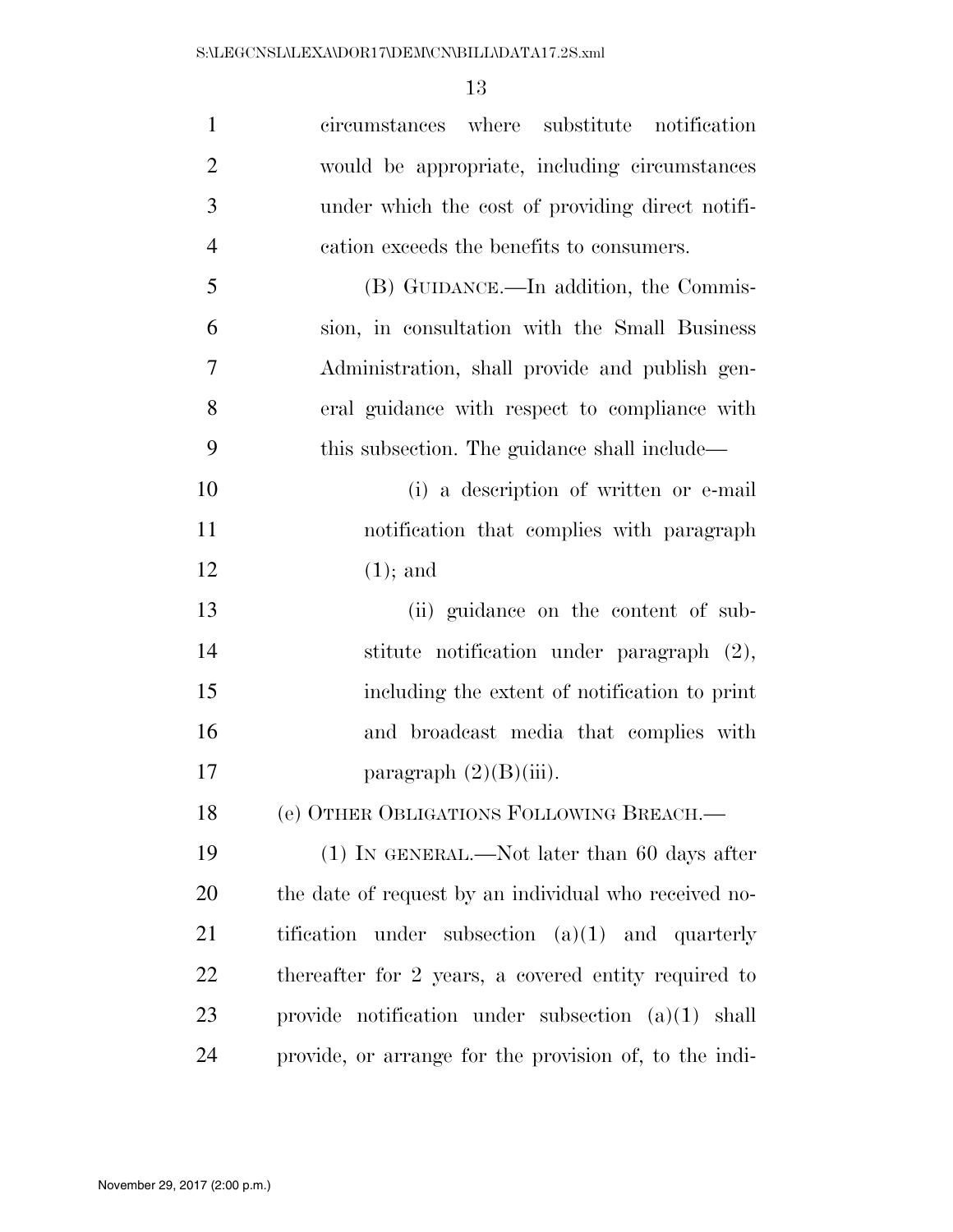| $\mathbf{1}$   | vidual at no cost, consumer credit reports from at    |
|----------------|-------------------------------------------------------|
| $\overline{2}$ | least 1 major credit reporting agency.                |
| 3              | (2) LIMITATION.—This subsection shall not             |
| $\overline{4}$ | apply if the only personal information that is the    |
| 5              | subject of the breach of security is the individual's |
| 6              | first name or initial and last name, or address, or   |
| 7              | phone number, in combination with a credit or debit   |
| 8              | eard number, and any required security code.          |
| 9              | RULEMAKING.—The Commission's rule-<br>(3)             |
| 10             | making under subsection $(d)(3)$ shall include—       |
| 11             | (A) determination of the circumstances                |
| 12             | under which a covered entity required to pro-         |
| 13             | vide notification under subsection $(a)(1)$ must      |
| 14             | provide or arrange for the provision of free con-     |
| 15             | sumer credit reports; and                             |
| 16             | (B) establishment of a simple process                 |
| 17             | under which a covered entity that is a small          |
| 18             | business or small nonprofit organization may          |
| 19             | request a full or a partial waiver or a modified      |
| 20             | or an alternative means of complying with this        |
| 21             | subsection if providing free consumer credit re-      |
| 22             | ports is not feasible due to excessive costs rel-     |
| 23             | ative to the resources of such covered entity         |
| 24             | and relative to the level of harm, to affected in-    |
| 25             | dividuals, caused by the breach of security.          |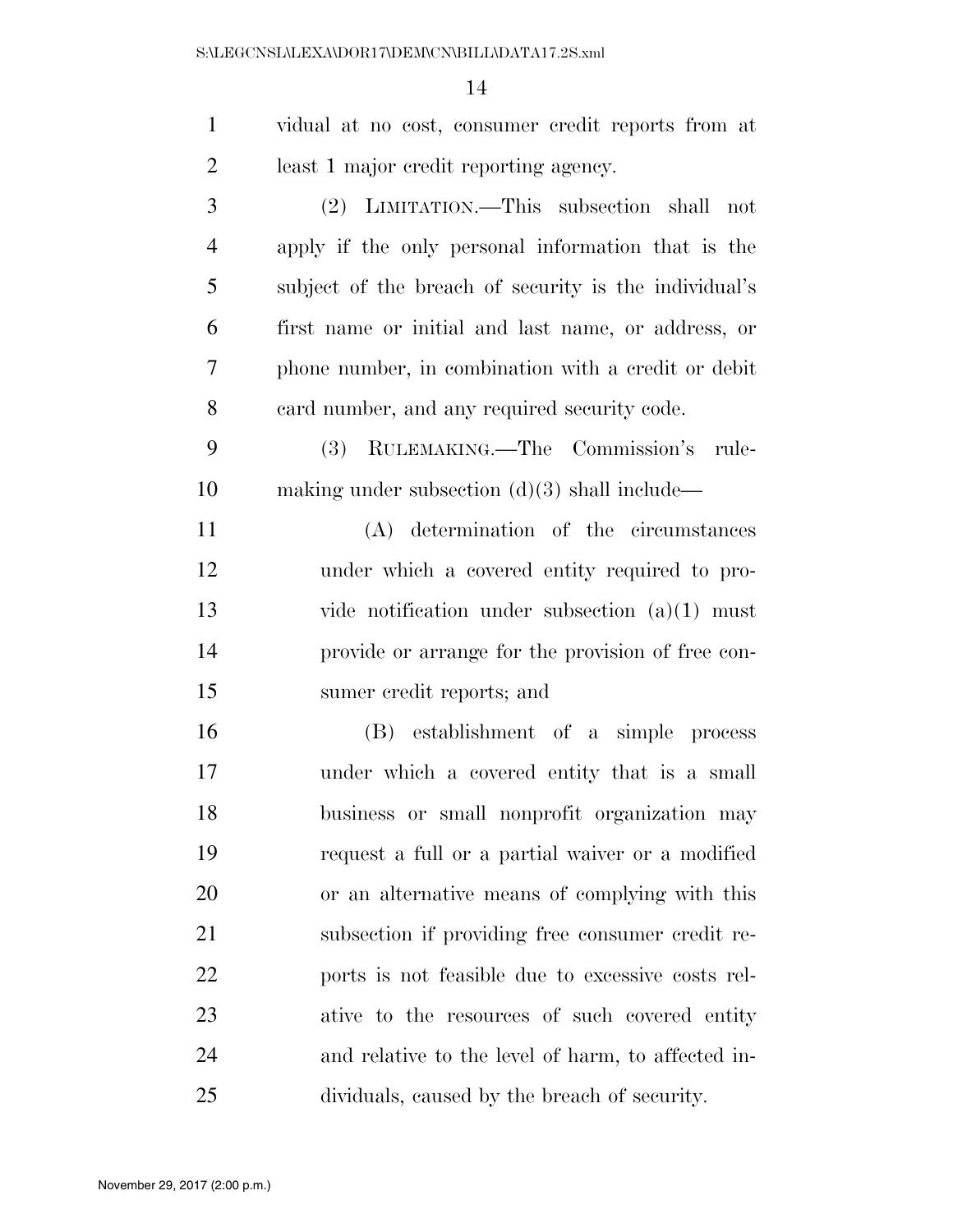(f) DELAY OF NOTIFICATION AUTHORIZED FOR NA- TIONAL SECURITY AND LAW ENFORCEMENT PUR-POSES.—

 (1) IN GENERAL.—If the United States Secret Service or the Federal Bureau of Investigation de- termines that notification under this section would impede a criminal investigation or a national secu- rity activity, notification shall be delayed upon writ- ten notice from the United States Secret Service or the Federal Bureau of Investigation to the covered entity that experienced the breach of security. Writ- ten notice from the United States Secret Service or the Federal Bureau of Investigation shall specify the period of delay requested for national security or law enforcement purposes.

# 16 (2) SUBSEQUENT DELAY OF NOTIFICATION.—

 (A) IN GENERAL.—A covered entity shall provide notification under this section not later than 30 days after the day that the delay was invoked unless a Federal law enforcement or in- telligence agency provides subsequent written notice to the covered entity that further delay is necessary.

 (B) WRITTEN JUSTIFICATION REQUIRE-MENTS.—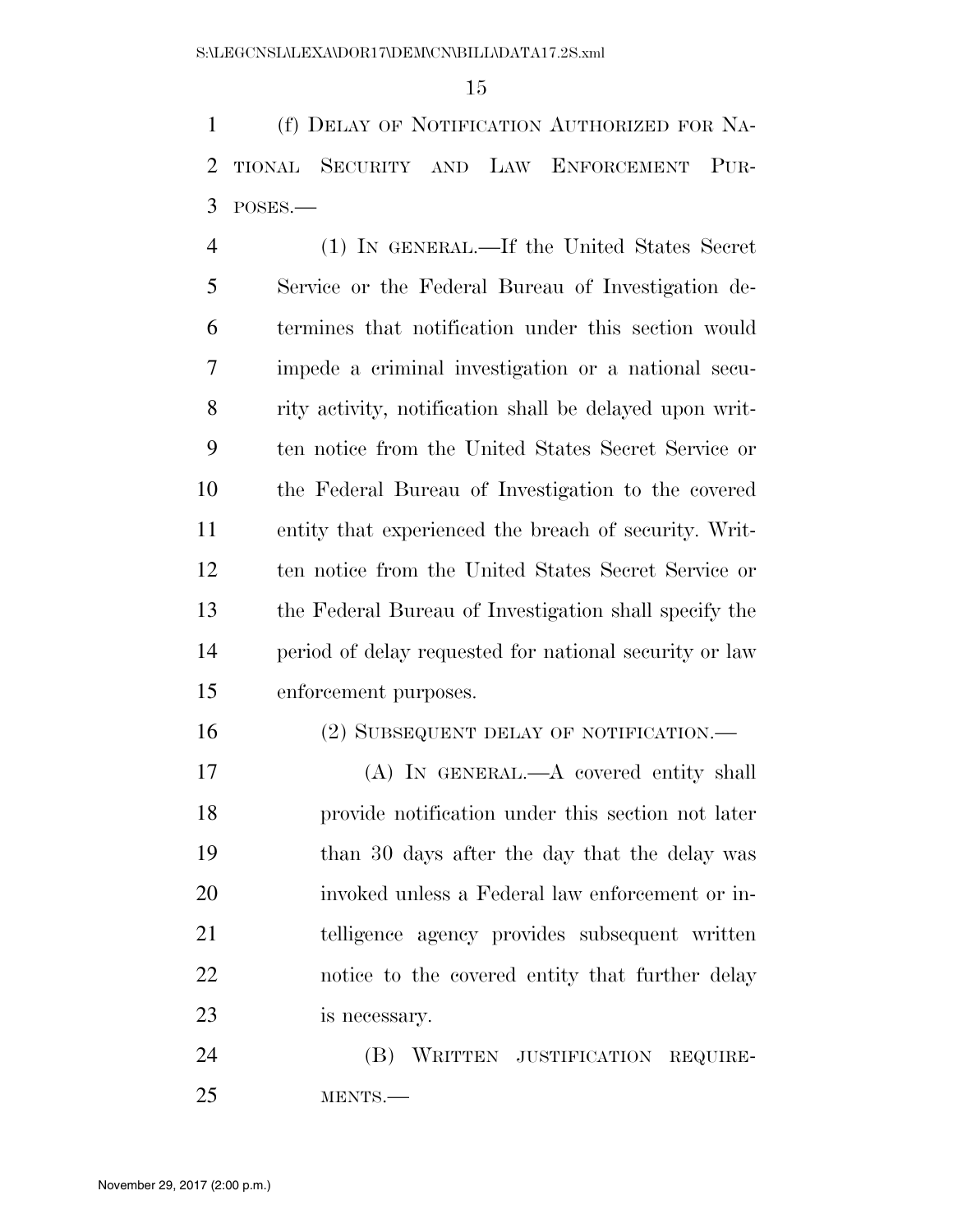| $\mathbf{1}$   | (i) UNITED STATES SECRET SERV-                        |
|----------------|-------------------------------------------------------|
| $\overline{2}$ | ICE.—If the United States Secret Service              |
| 3              | instructs a covered entity to delay notifica-         |
| $\overline{4}$ | tion under this section beyond the 30-day             |
| 5              | period under subparagraph (A) (referred               |
| 6              | to in this clause as "subsequent delay"),             |
| $\overline{7}$ | the United States Secret Service shall sub-           |
| 8              | mit written justification for the subsequent          |
| 9              | delay to the Secretary of Homeland Secu-              |
| 10             | rity before the subsequent delay begins.              |
| 11             | (ii) FEDERAL BUREAU OF INVESTIGA-                     |
| 12             | TION.—If the Federal Bureau of Investiga-             |
| 13             | tion instructs a covered entity to delay no-          |
| 14             | tification under this section beyond the 30-          |
| 15             | day period under subparagraph (A) (re-                |
| 16             | ferred to in this clause as "subsequent"              |
| 17             | delay", the Federal Bureau of Investiga-              |
| 18             | tion shall submit written justification for           |
| 19             | the subsequent delay to the Attorney Gen-             |
| 20             | eral before the subsequent delay begins.              |
| 21             | (3) LAW ENFORCEMENT IMMUNITY.-No cause                |
| 22             | of action shall lie in any court against any Federal  |
| 23             | agency for acts relating to the delay of notification |
| 24             | for national security or law enforcement purposes     |

under this Act.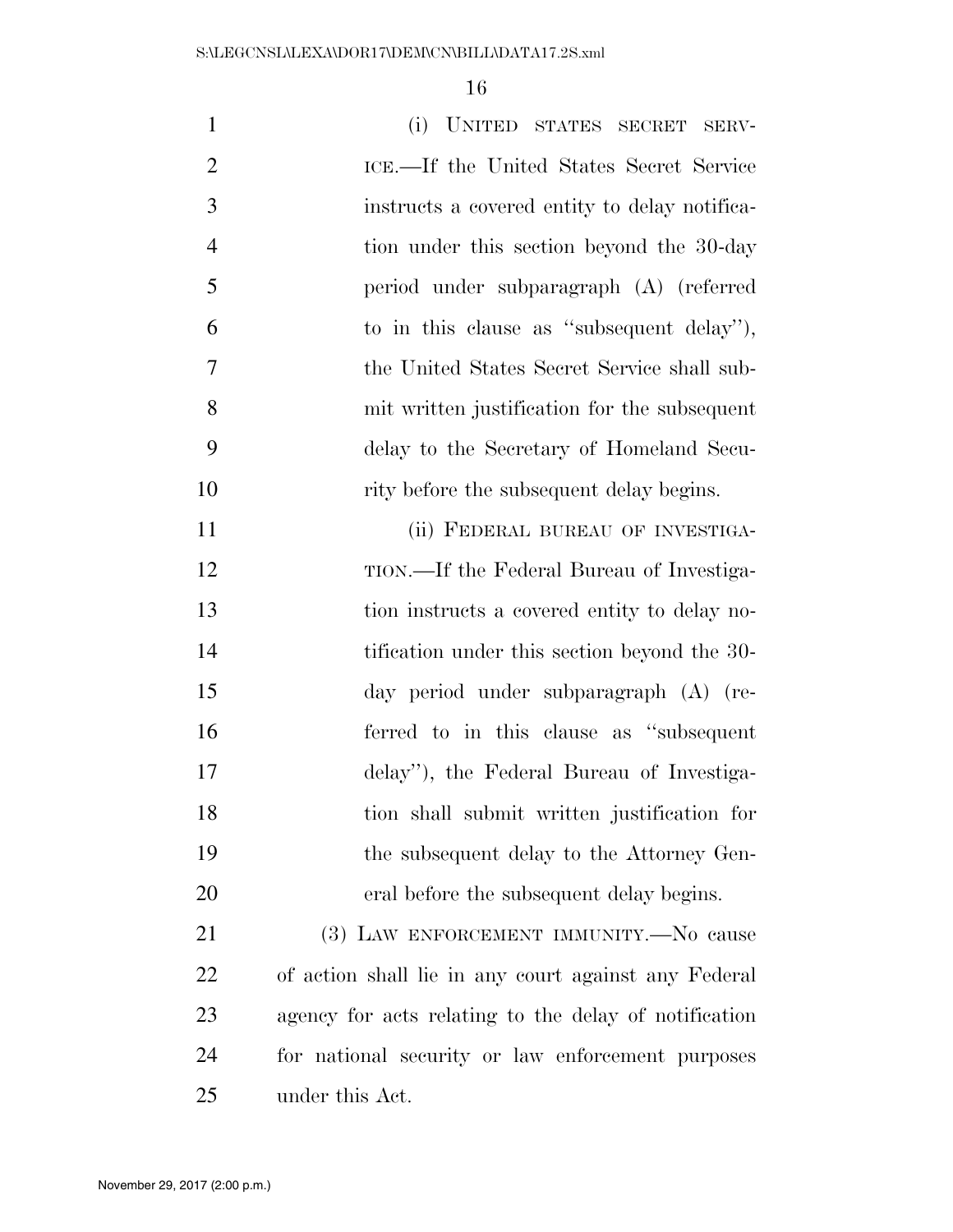| $\mathbf{1}$   | (g) GENERAL EXEMPTION.—                               |
|----------------|-------------------------------------------------------|
| $\overline{2}$ | $(1)$ IN GENERAL.—A covered entity shall be ex-       |
| 3              | empt from the requirements under this section if,     |
| $\overline{4}$ | following a breach of security, the covered entity    |
| 5              | reasonably concludes that there is no reasonable risk |
| 6              | of identity theft, fraud, or other unlawful conduct.  |
| 7              | (2) PRESUMPTION.                                      |
| 8              | (A) IN GENERAL.—There shall be a pre-                 |
| 9              | sumption that no reasonable risk of identity          |
| 10             | theft, fraud, or other unlawful conduct exists        |
| 11             | following a breach of security if—                    |
| 12             | (i) the data is rendered unusable,                    |
| 13             | unreadable, or indecipherable through a se-           |
| 14             | curity technology or methodology; and                 |
| 15             | (ii) the security technology or method-               |
| 16             | ology under clause (i) is generally accepted          |
| 17             | by experts in the information security field.         |
| 18             | (B) REBUTTAL.—The presumption under                   |
| 19             | subparagraph (A) may be rebutted by facts             |
| 20             | demonstrating that the security technology or         |
| 21             | methodology in a specific case has been or is         |
| 22             | reasonably likely to be compromised.                  |
| 23             | (3) TECHNOLOGIES OR METHODOLOGIES.-Not                |
| 24             | later than 1 year after the date of enactment of this |
| 25             | Act, and biennially thereafter, the Commission, after |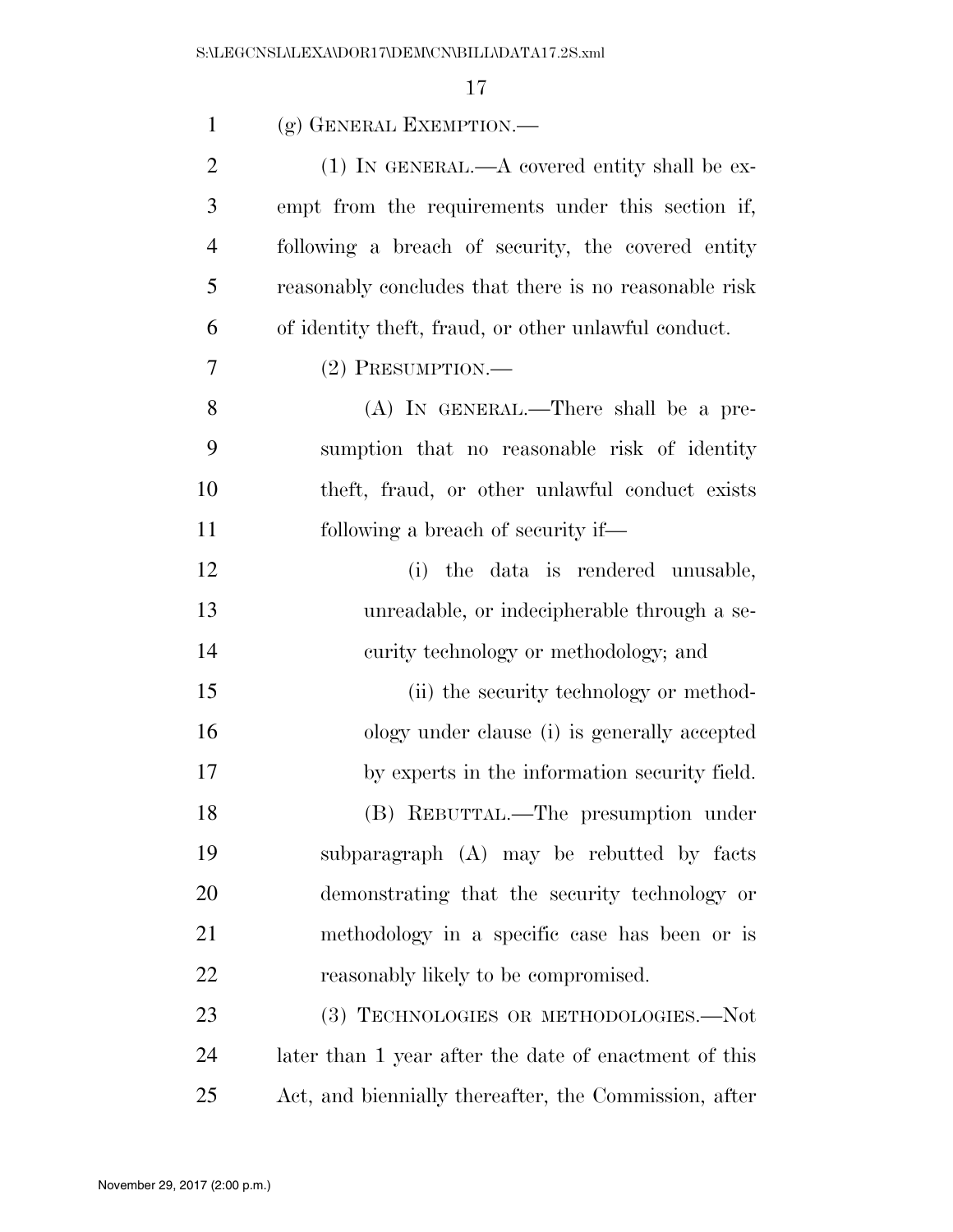| $\mathbf{1}$   | consultation with the National Institute of Stand-   |
|----------------|------------------------------------------------------|
| $\overline{2}$ | ards and Technology, shall issue rules (pursuant to  |
| 3              | section 553 of title 5, United States Code) or guid- |
| $\overline{4}$ | ance to identify each security technology and meth-  |
| 5              | odology under paragraph (2). In identifying each     |
| 6              | such security technology and methodology, the Com-   |
| 7              | mission and the National Institute of Standards and  |
| 8              | Technology shall—                                    |
| 9              | (A) consult with relevant industries, con-           |
| 10             | sumer organizations, data security and identity      |
| 11             | theft prevention experts, and established stand-     |
| 12             | ards setting bodies; and                             |
| 13             | (B) consider whether and in what cir-                |
| 14             | cumstances a security technology or method-          |
| 15             | ology currently in use, such as encryption, com-     |
| 16             | plies with the standards under paragraph (2).        |
| 17             | (4) COMMISSION GUIDANCE.—Not later than 1            |
| 18             | year after the date of enactment of this Act, the    |
| 19             | Commission, after consultation with the National In- |
| 20             | stitute of Standards and Technology, shall issue     |
| 21             | guidance regarding the application of the exemption  |
| 22             | under paragraph $(1)$ .                              |
| 23             | (h) EXEMPTIONS FOR NATIONAL SECURITY AND             |
| 24             | LAW ENFORCEMENT PURPOSES.—                           |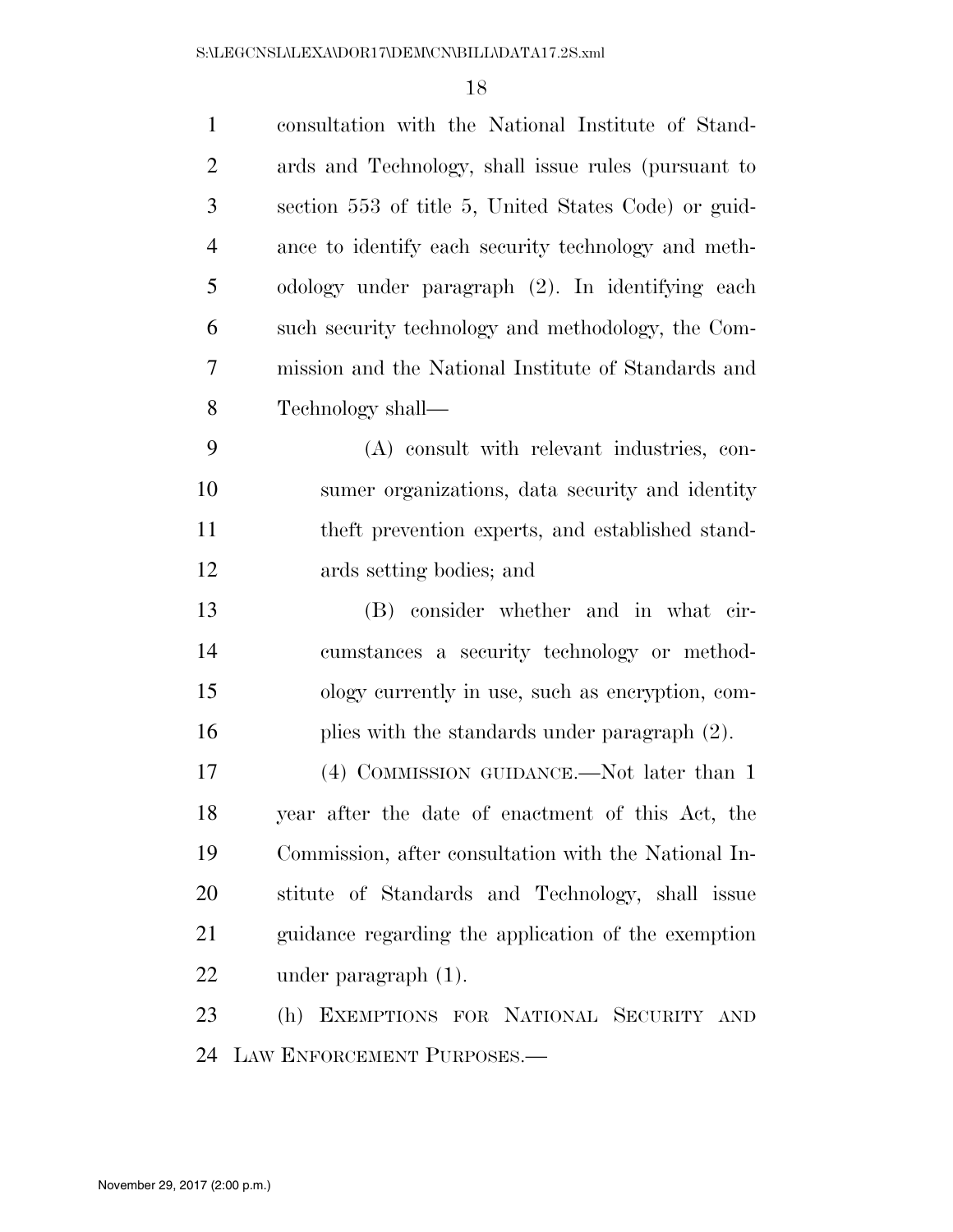| $\mathbf{1}$   | $(1)$ In GENERAL.—A covered entity shall be ex-         |
|----------------|---------------------------------------------------------|
| $\overline{2}$ | empt from the requirements under this section if—       |
| 3              | (A) a determination is made—                            |
| $\overline{4}$ | (i) by the United States Secret Serv-                   |
| 5              | ice or the Federal Bureau of Investigation              |
| 6              | that notification of the breach of security             |
| 7              | could be reasonably expected to reveal sen-             |
| 8              | sitive sources and methods or similarly im-             |
| 9              | pede the ability of the Government to con-              |
| 10             | duct law enforcement or intelligence inves-             |
| 11             | tigations; or                                           |
| 12             | (ii) by the Federal Bureau of Inves-                    |
| 13             | tigation that notification of the breach of             |
| 14             | security could be reasonably expected to                |
| 15             | cause damage to the national security; and              |
| 16             | (B) the United States Secret Service or the             |
| 17             | Federal Bureau of Investigation, as the case            |
| 18             | may be, provides written notice of its deter-           |
| 19             | mination under subparagraph $(A)$ to the cov-           |
| 20             | ered entity.                                            |
| 21             | (2) UNITED STATES SECRET SERVICE.—If the                |
| 22             | United States Secret Service invokes an exemption       |
| 23             | under paragraph (1), the United States Secret Serv-     |
| 24             | ice shall submit written justification for invoking the |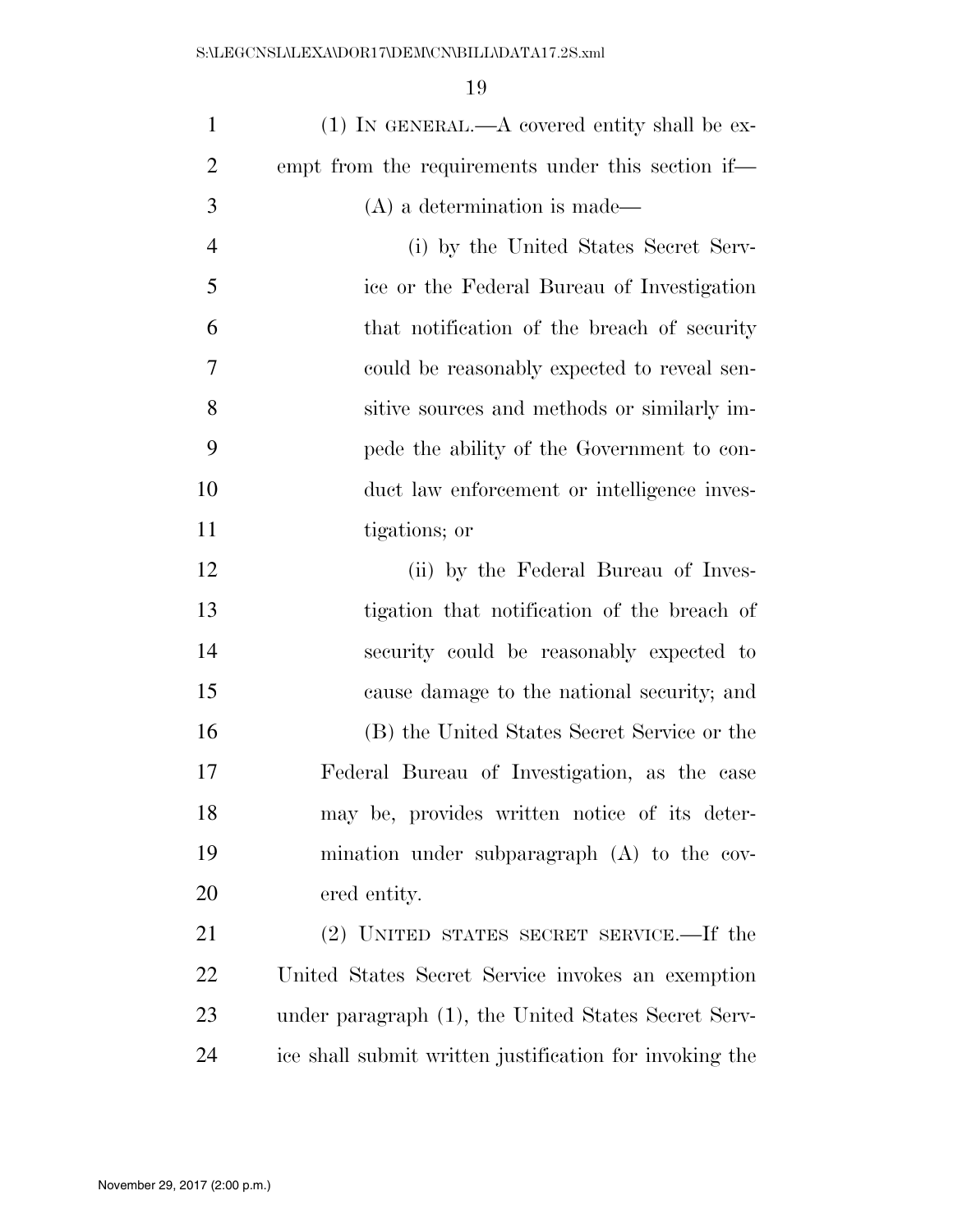exemption to the Secretary of Homeland Security before the exemption is invoked.

 (3) FEDERAL BUREAU OF INVESTIGATION.—If the Federal Bureau of Investigation invokes an ex- emption under paragraph (1), the Federal Bureau of Investigation shall submit written justification for invoking the exemption to the Attorney General be-fore the exemption is invoked.

 (4) IMMUNITY.—No cause of action shall lie in any court against any Federal agency for acts relat- ing to the exemption from notification for national security or law enforcement purposes under this Act.

 (5) REPORTS.—Not later than 18 months after the date of enactment of this Act, and upon request by Congress thereafter, the United States Secret Service and Federal Bureau of Investigation shall submit to Congress a report on the number and na- ture of breaches of security subject to the exemp- tions for national security and law enforcement pur-poses under this subsection.

21 (i) FINANCIAL FRAUD PREVENTION EXEMPTION.—

22 (1) IN GENERAL.—A covered entity shall be ex- empt from the requirements under this section if the covered entity utilizes or participates in a security program that—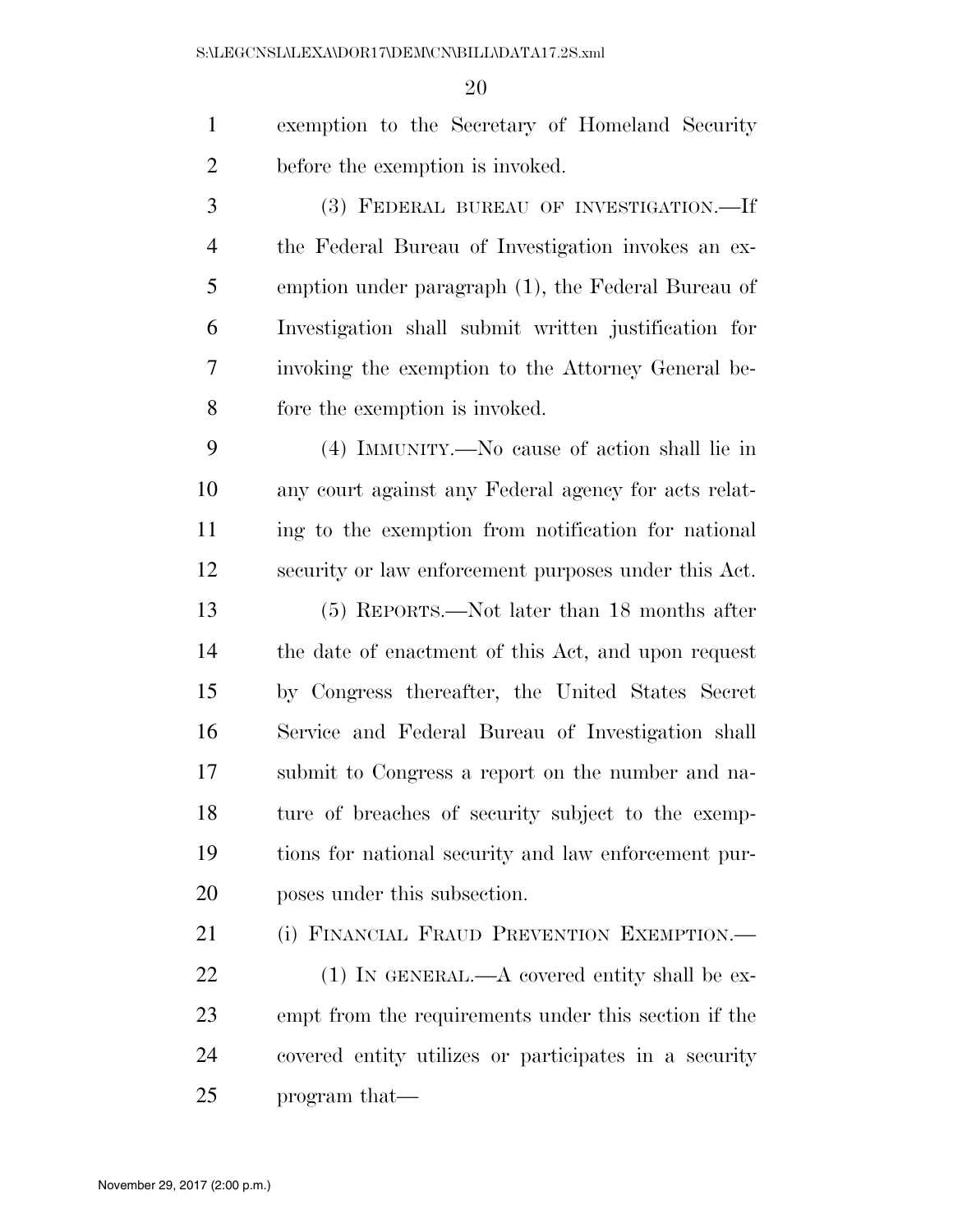| $\mathbf{1}$   | (A) effectively blocks the use of the per-           |
|----------------|------------------------------------------------------|
| $\overline{2}$ | sonal information to initiate an unauthorized fi-    |
| 3              | nancial transaction before it is charged to the      |
| $\overline{4}$ | account of the individual; and                       |
| 5              | (B) provides notice to each affected indi-           |
| 6              | vidual after a breach of security that resulted in   |
| 7              | attempted fraud or an attempted unauthorized         |
| 8              | transaction.                                         |
| 9              | (2) LIMITATIONS.—An exemption under para-            |
| 10             | graph(1) shall not apply if—                         |
| 11             | (A) the breach of security includes per-             |
| 12             | sonal information, other than a credit card          |
| 13             | number or credit card security code, of any          |
| 14             | type; or                                             |
| 15             | (B) the breach of security includes both             |
| 16             | the individual's credit card number and the in-      |
| 17             | dividual's first and last name.                      |
| 18             | (j) FINANCIAL INSTITUTIONS REGULATED BY FED-         |
| 19             | ERAL FUNCTIONAL REGULATORS.—                         |
| 20             | $(1)$ In GENERAL.—A covered financial institu-       |
| 21             | tion shall be deemed in compliance with this section |
| <u>22</u>      | $if$ —                                               |
| 23             | (A) the Federal functional regulator with            |
| 24             | jurisdiction over the covered financial institu-     |
| 25             | tion has issued a standard by regulation or          |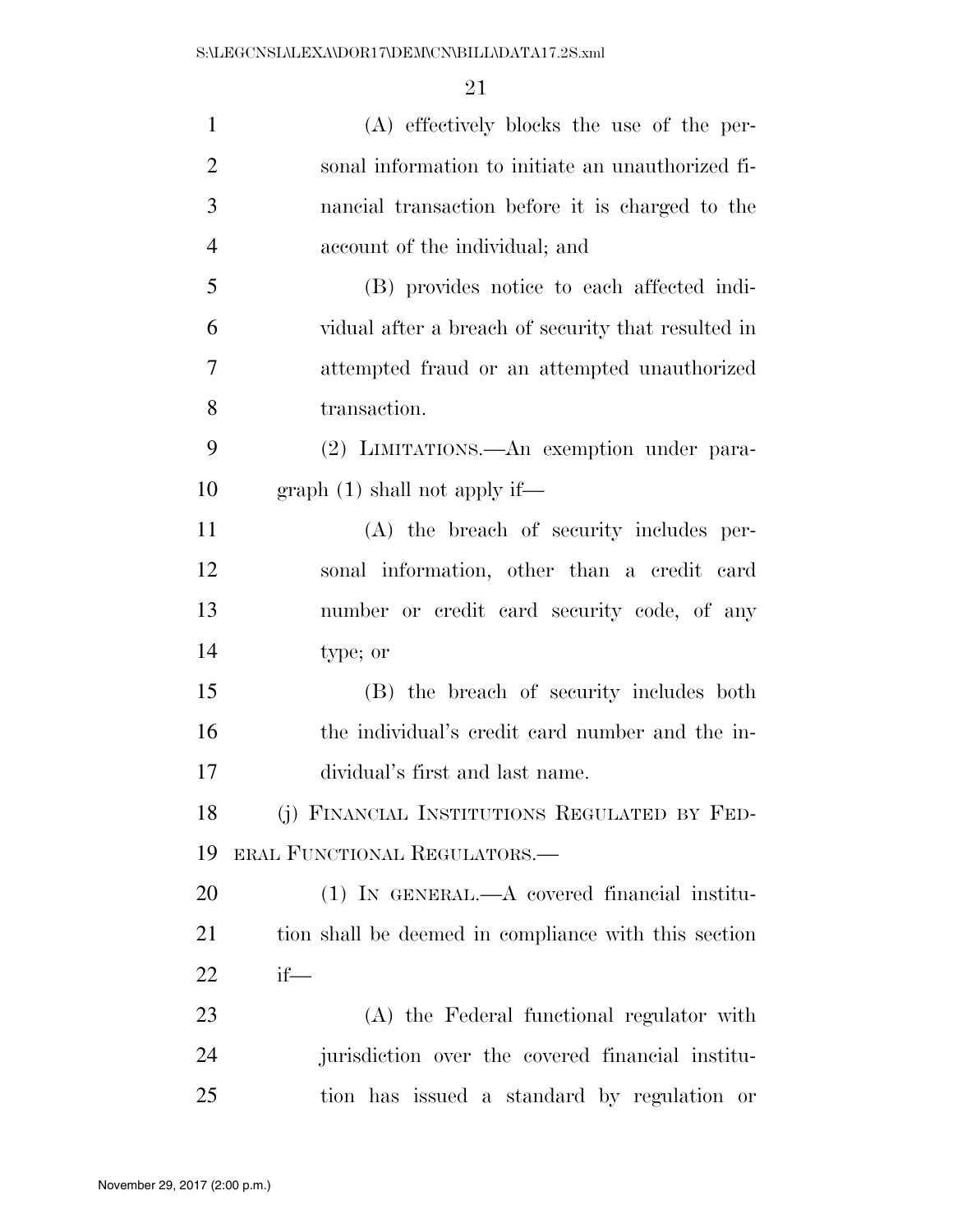| $\mathbf{1}$   | guideline under title V of the Gramm-Leach-                           |
|----------------|-----------------------------------------------------------------------|
| $\overline{2}$ | Bliley Act $(15 \text{ U.S.C. } 6801 \text{ et seq.}) \text{ that}$ — |
| 3              | (i) requires financial institutions with-                             |
| $\overline{4}$ | in its jurisdiction to provide notification to                        |
| 5              | individuals following a breach of security;                           |
| 6              | and                                                                   |
| 7              | (ii) provides protections substantially                               |
| 8              | similar to, or greater than, those required                           |
| 9              | under this Act; and                                                   |
| 10             | (B) the covered financial institution is in                           |
| 11             | compliance with the standard under subpara-                           |
| 12             | graph(A).                                                             |
| 13             | (2) DEFINITIONS.—In this subsection—                                  |
| 14             | (A) the term "covered financial institu-                              |
| 15             | tion" means a financial institution that is sub-                      |
| 16             | ject to-                                                              |
| 17             | (i) the data security requirements of                                 |
| 18             | the Gramm-Leach-Bliley Act (15 U.S.C.                                 |
| 19             | $6801$ et seq.);                                                      |
| 20             | (ii) any implementing standard issued                                 |
| 21             | by regulation or guideline issued under                               |
| 22             | that Act; and                                                         |
| 23             |                                                                       |
|                | (iii) the jurisdiction of a Federal func-                             |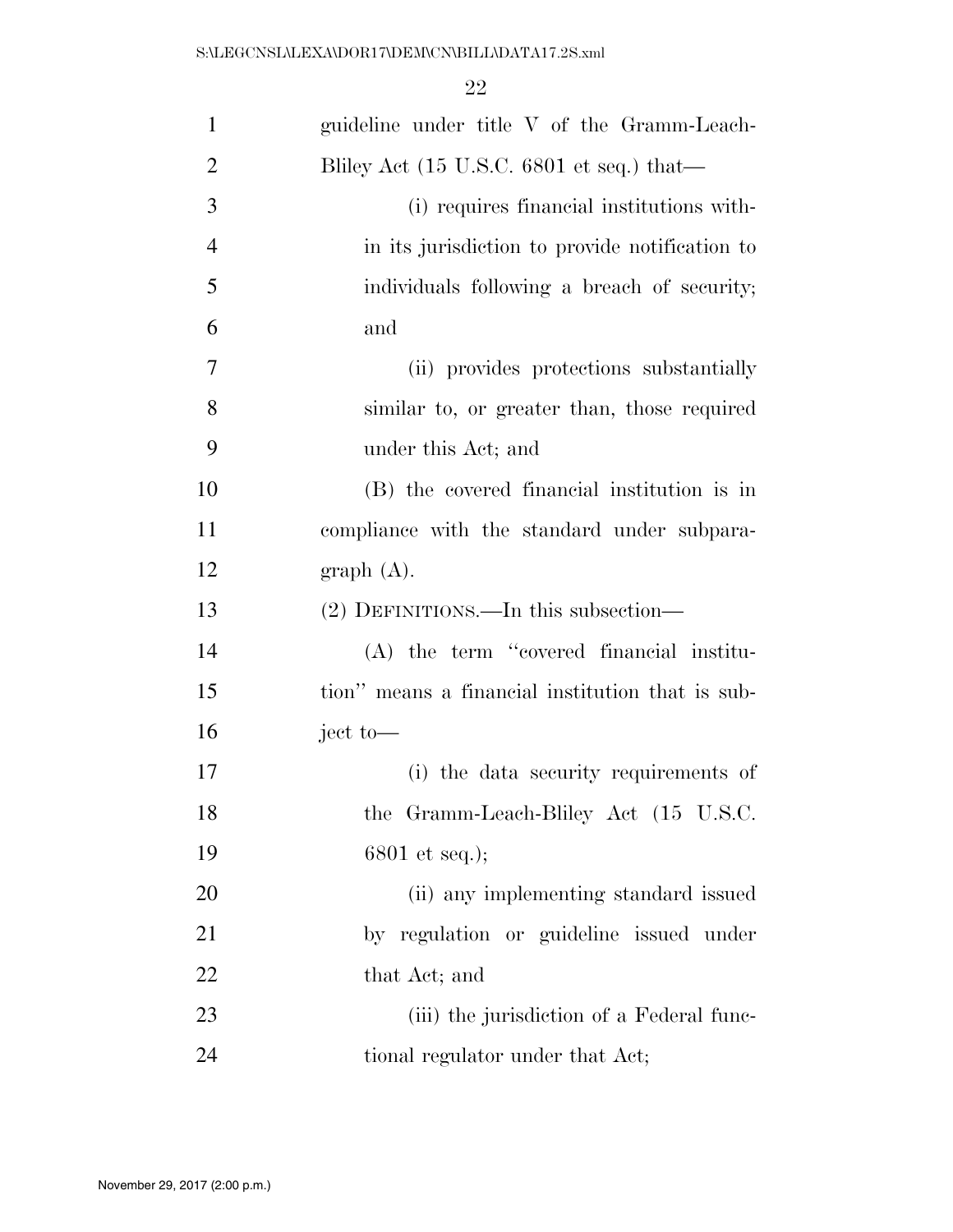(B) the term ''Federal functional regu- lator'' has the meaning given the term in sec- tion 509 of the Gramm-Leach-Bliley Act (15 U.S.C. 6809); and

 (C) the term ''financial institution'' has the meaning given the term in section 509 of the Gramm-Leach-Bliley Act (15 U.S.C. 6809). 8 (k) EXEMPTION; HEALTH PRIVACY.—

 (1) COVERED ENTITY OR BUSINESS ASSOCIATE UNDER HITECH ACT.—To the extent that a covered entity under this Act acts as a covered entity or a business associate under section 13402 of the Health Information Technology for Economic and Clinical Health Act (42 U.S.C. 17932), has the obli- gation to provide notification to individuals following a breach of security under that Act or its imple- menting regulations, and is in compliance with that obligation, the covered entity shall be deemed in compliance with this section.

20 (2) ENTITY SUBJECT TO HITECH ACT.—To the extent that a covered entity under this Act acts as a vendor of personal health records, a third party service provider, or other entity subject to section 13407 of the Health Information Technology for Ec-onomical and Clinical Health Act (42 U.S.C.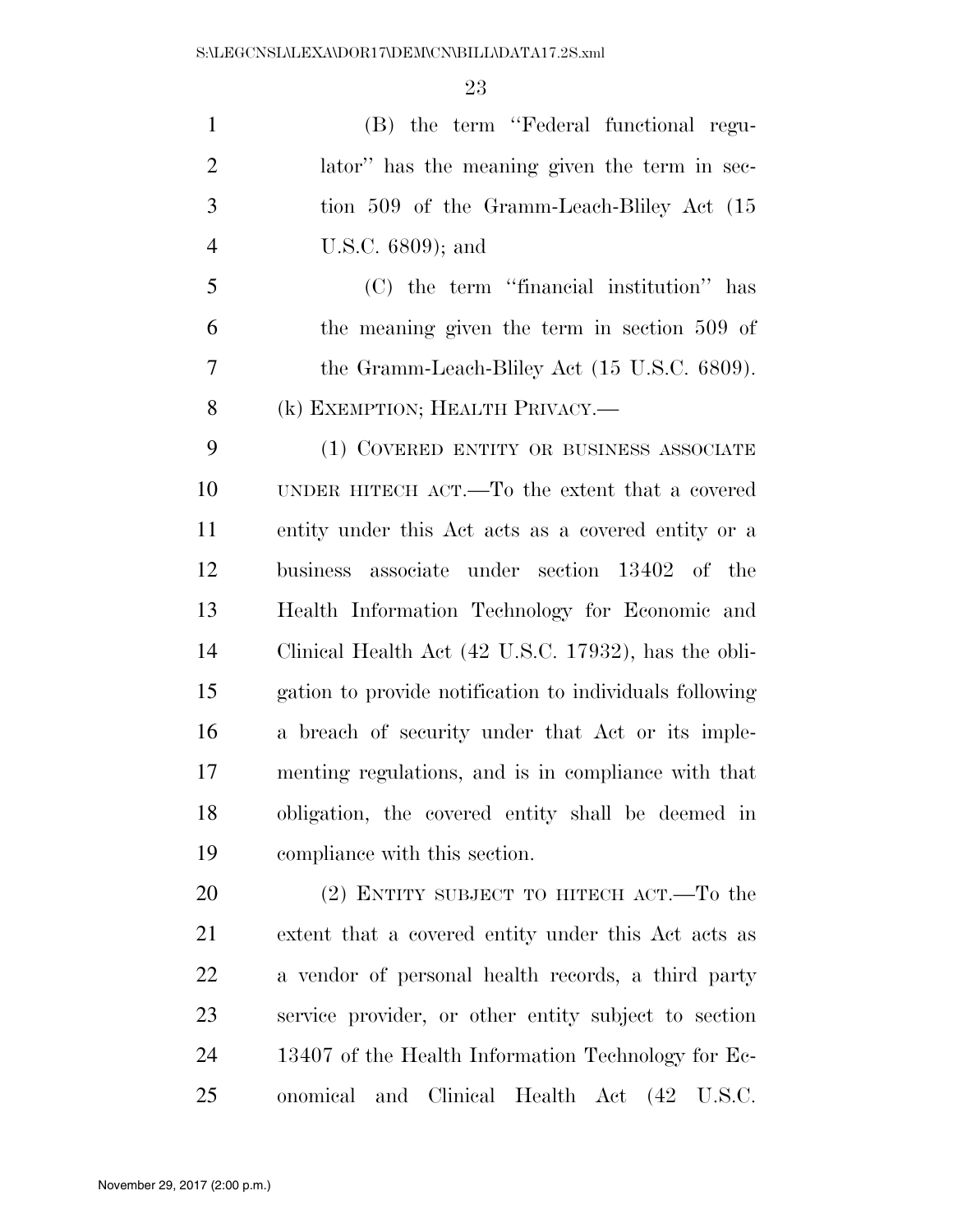17937), has the obligation to provide notification to individuals following a breach of security under that Act or its implementing regulations, and is in com- pliance with that obligation, the covered entity shall be deemed in compliance with this section.

 (3) LIMITATION OF STATUTORY CONSTRUC- TION.—Nothing in this Act may be construed in any way to give effect to the sunset provision under sec-9 tion  $13407(g)(2)$  of the Health Information Tech- nology for Economic and Clinical Health Act (42 11 U.S.C.  $17937(g)(2)$  or to otherwise limit or affect the applicability, under section 13407 of that Act, of the requirement to provide notification to individuals following a breach of security for vendors of personal health records and each entity described in clause 16 (ii), (iii), or (iv) of section  $13424(b)(1)(A)$  of that 17 Act  $(42 \text{ U.S.C. } 17953(b)(1)(A)).$ 

18 (1) WEB SITE NOTICE OF FEDERAL TRADE COMMIS- SION.—If the Commission, upon receiving notification of any breach of security that is reported to the Commission, finds that notification of the breach of security via the Commission's Internet Web site would be in the public in- terest or for the protection of consumers, the Commission shall place such a notice in a clear and conspicuous loca-tion on its Internet Web site.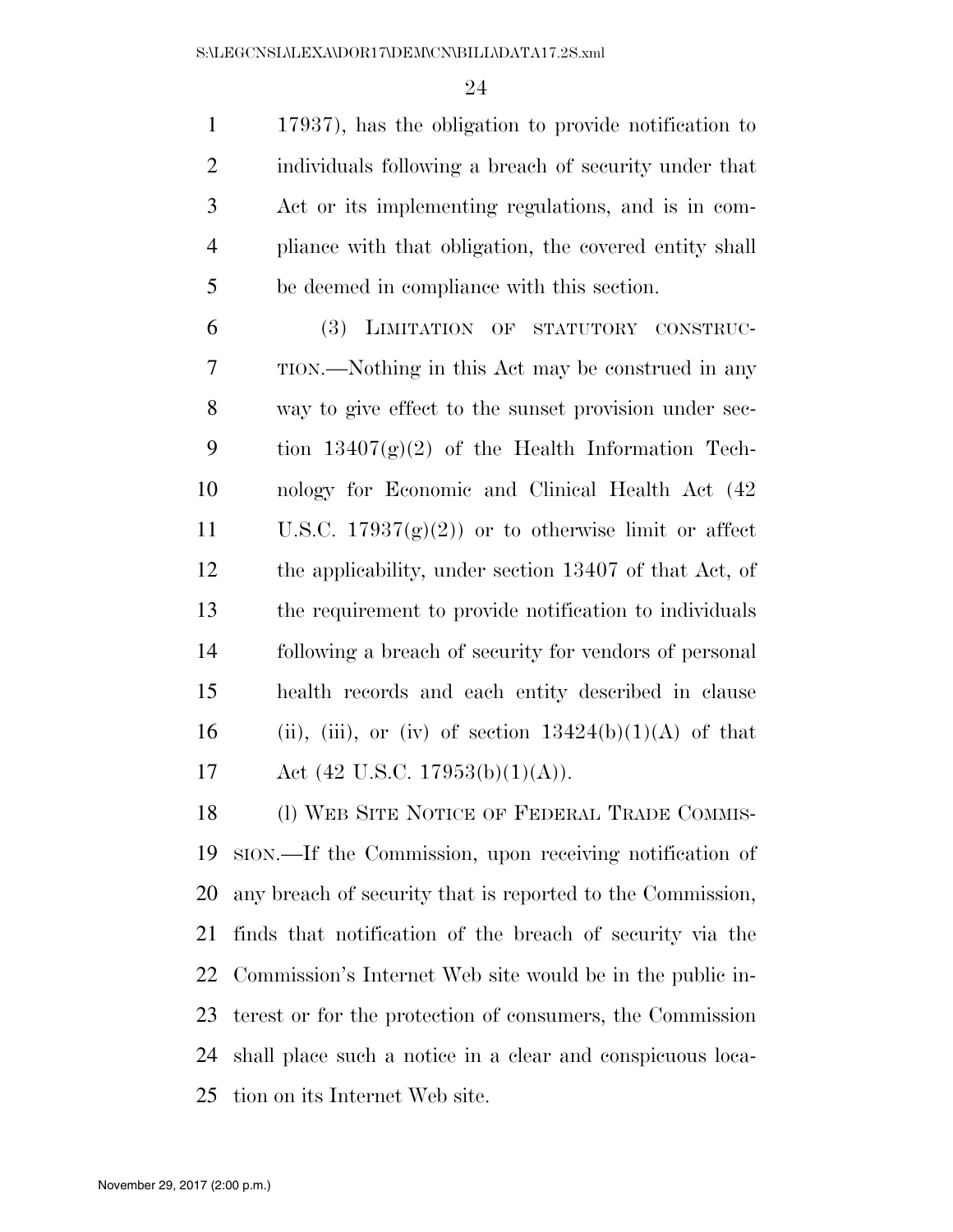(m) FTC STUDY ON NOTIFICATION IN LANGUAGES IN ADDITION TO ENGLISH.—Not later than 1 year after the date of enactment of this Act, the Commission shall conduct a study on the practicality and cost effectiveness of requiring the direct notification required by subsection (d)(1) to be provided in a language in addition to English to individuals known to speak only such other language. (n) GENERAL RULEMAKING AUTHORITY.—The Com- mission may promulgate regulations necessary under sec- tion 553 of title 5, United States Code, to effectively en-force the requirements of this section.

#### **SEC. 4. NOTICE TO LAW ENFORCEMENT.**

 (a) DESIGNATION OF GOVERNMENT ENTITY TO RE- CEIVE NOTICE.—Not later than 60 days after the date of enactment of this Act, the Secretary of the Department of Homeland Security shall designate a Federal Govern-ment entity to receive notice under this section.

 (b) NOTICE.—A covered entity shall notify the des-ignated entity of a breach of security if—

 (1) the number of individuals whose personal information was, or is reasonably believed to have been, acquired or assessed as a result of the breach 23 of security exceeds 10,000;

 (2) the breach of security involves a database, networked or integrated databases, or other data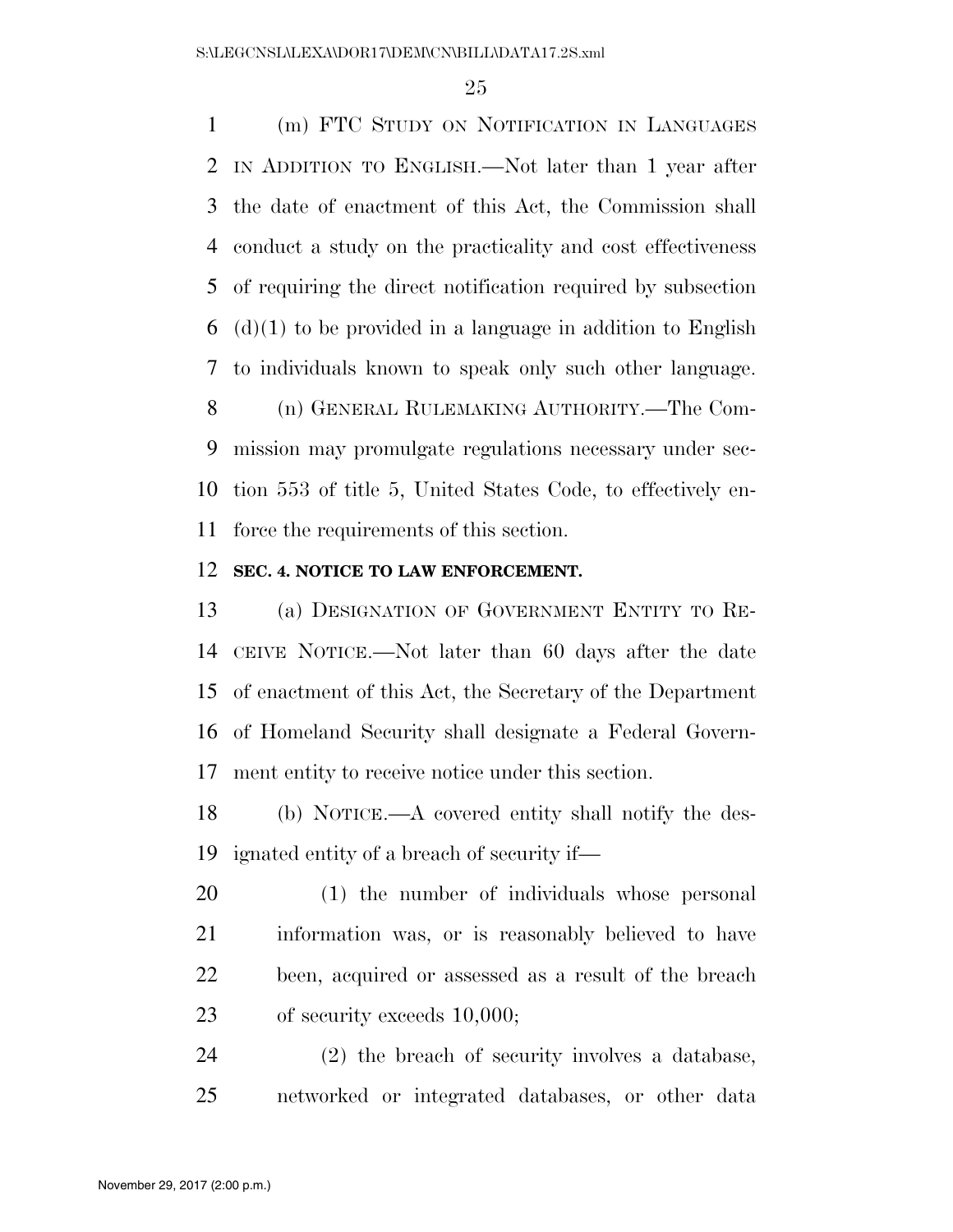| $\mathbf{1}$   | system containing the personal information of more    |
|----------------|-------------------------------------------------------|
| $\overline{2}$ | than $1,000,000$ individuals;                         |
| 3              | (3) the breach of security involves databases         |
| $\overline{4}$ | owned by the Federal Government; or                   |
| 5              | (4) the breach of security involves primarily         |
| 6              | personal information of individuals known to the      |
| 7              | covered entity to be employees or contractors of the  |
| 8              | Federal Government involved in national security or   |
| 9              | law enforcement.                                      |
| 10             | (c) CONTENT OF NOTICES.—                              |
| 11             | (1) IN GENERAL.—Each notice under sub-                |
| 12             | section (b) shall contain—                            |
| 13             | (A) the date, estimated date, or estimated            |
| 14             | date range of the breach of security;                 |
| 15             | (B) a description of the nature of the                |
| 16             | breach of security;                                   |
| 17             | (C) a description of each type of personal            |
| 18             | information that was or is reasonably believed        |
| 19             | to have been acquired or accessed as a result of      |
| 20             | the breach of security; and                           |
| 21             | (D) a statement of each paragraph under               |
| 22             | subsection (b) that applies to the breach of se-      |
| 23             | curity.                                               |
| 24             | (2) CONSTRUCTION.—Nothing in this section             |
| 25             | shall be construed to require a covered entity to re- |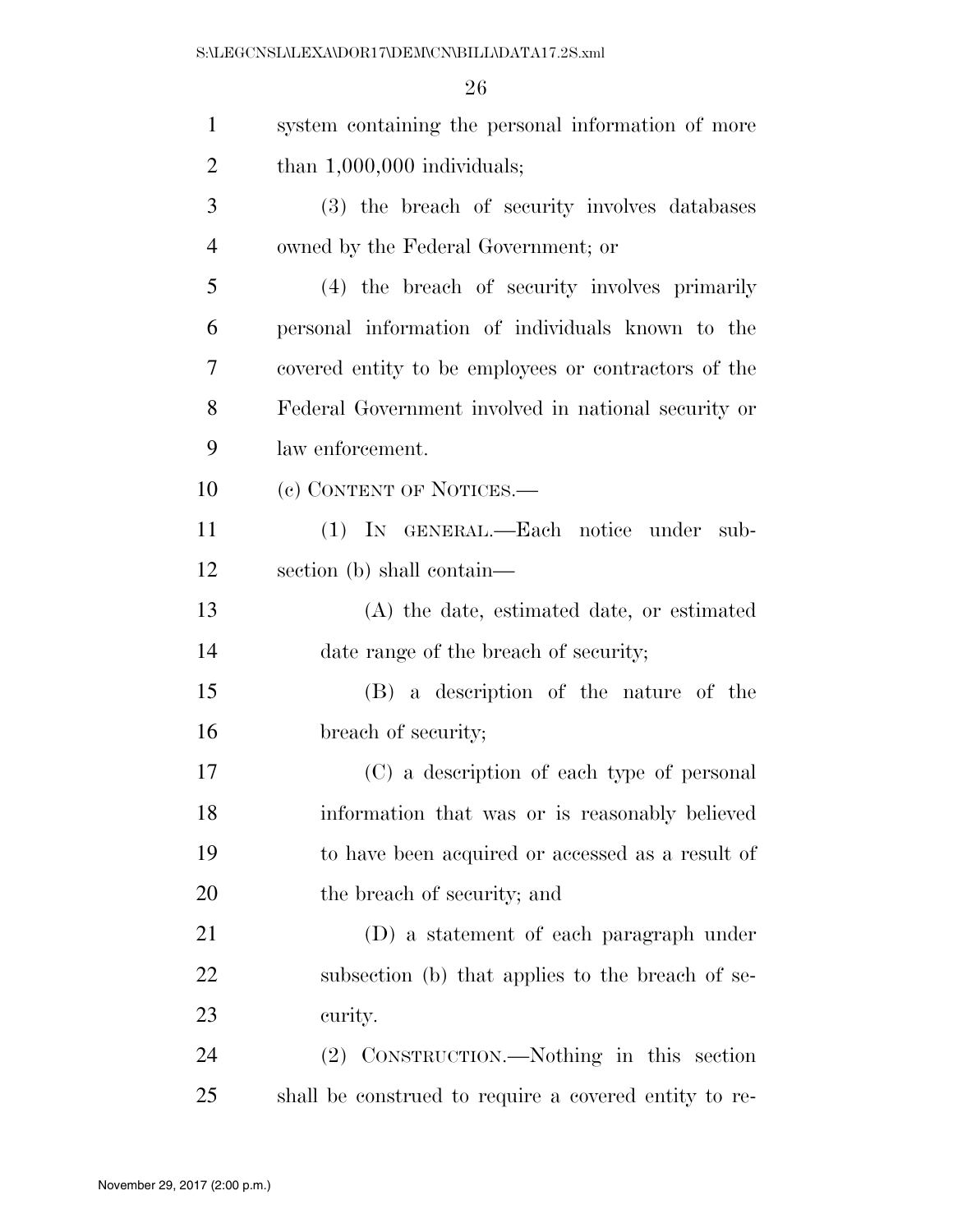| $\mathbf{1}$   | veal specific or identifying information about an in- |
|----------------|-------------------------------------------------------|
| $\overline{2}$ | dividual as part of the notice under paragraph (1).   |
| 3              | (d) RESPONSIBILITIES OF THE DESIGNATED ENTI-          |
| 4              | TY.—The designated entity shall promptly provide each |
| 5              | notice it receives under subsection (b) to-           |
| 6              | (1) the United States Secret Service;                 |
| 7              | (2) the Federal Bureau of Investigation;              |
| 8              | (3) the Federal Trade Commission;                     |
| 9              | (4) the United States Postal Inspection Service,      |
| 10             | if the breach of security involves mail fraud;        |
| 11             | (5) the attorney general of each State affected       |
| 12             | by the breach of security; and                        |
| 13             | $(6)$ as appropriate, other Federal agencies for      |
| 14             | law enforcement, national security, or data security  |
| 15             | purposes.                                             |
| 16             | (e) TIMING OF NOTICES.—Notice under this section      |
| 17             | shall be delivered as follows:                        |
| 18             | (1) Notice under subsection (b) shall be deliv-       |
| 19             | ered as promptly as possible, but—                    |
| 20             | $(A)$ not less than 3 business days before            |
| 21             | notification to an individual under section 3;        |
| 22             | and                                                   |
| 23             | (B) not later than 10 days after the date             |
| 24             | of discovery of the events requiring notice.          |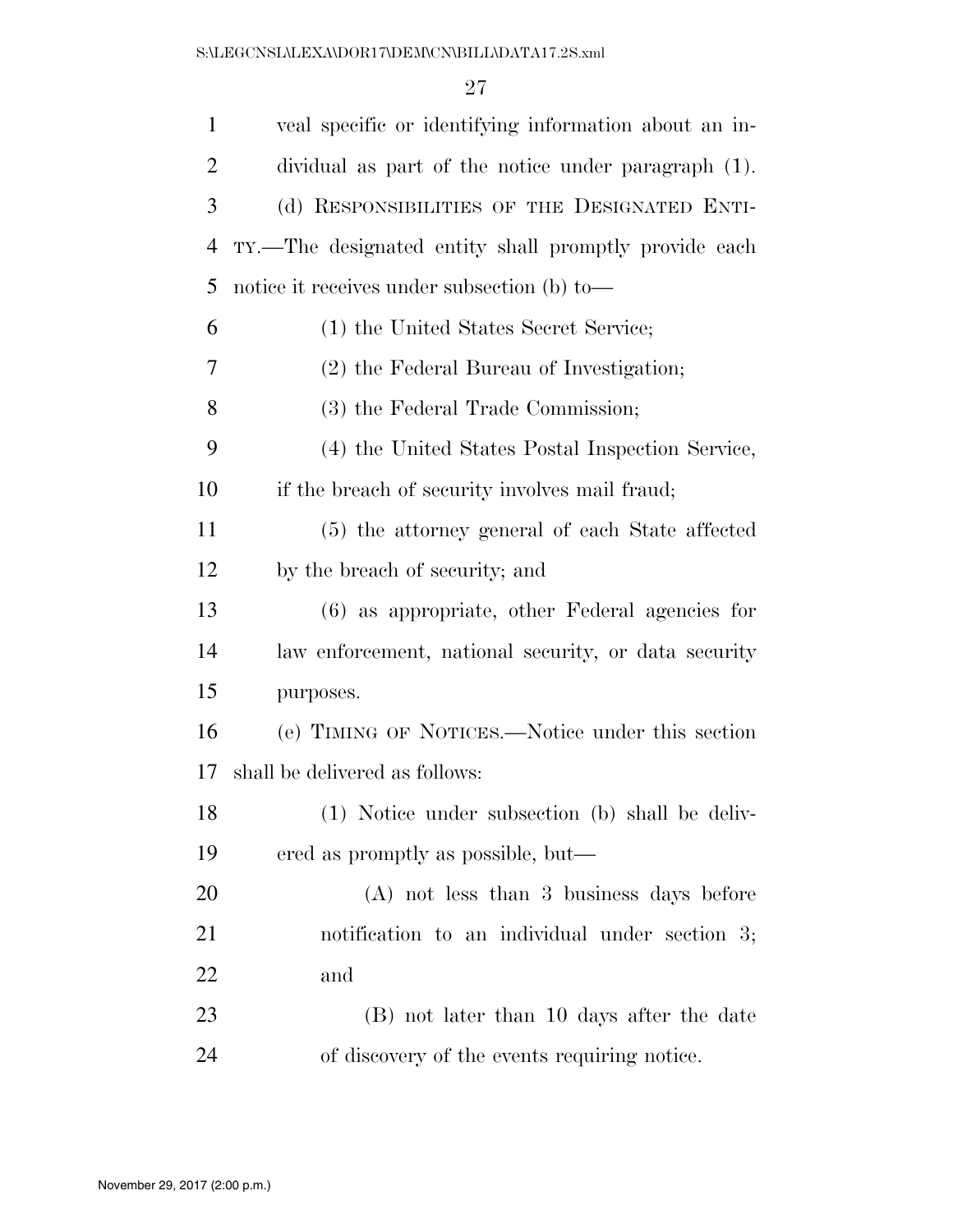(2) Notice under subsection (d) shall be deliv- ered as promptly as possible, but not later than 1 business day after the date that the designated enti- ty receives notice of a breach of security from a cov-ered entity.

## **SEC. 5. APPLICATION AND ENFORCEMENT.**

 (a) GENERAL APPLICATION.—The requirements of sections 2 and 3 shall apply to—

 (1) those persons, partnerships, or corporations over which the Commission has authority under sec- tion 5(a)(2) of the Federal Trade Commission Act 12 (15 U.S.C.  $45(a)(2)$ ); and

13 (2) notwithstanding sections 4 and  $5(a)(2)$  of the Federal Trade Commission Act (15 U.S.C. 44 15 and  $45(a)(2)$ , any nonprofit organization, including any organization described in section 501(c) of the Internal Revenue Code of 1986 that is exempt from taxation under section 501(a) of the Internal Rev-enue Code of 1986.

20 (b) OPT-IN FOR CERTAIN OTHER ENTITIES.—

 (1) IN GENERAL.—Notwithstanding sections 4 and 5(a)(2) of the Federal Trade Commission Act 23 (15 U.S.C. 44 and  $45(a)(2)$ ), the requirements of section 3 shall apply to any other covered entity not included under subsection (a) that enters into an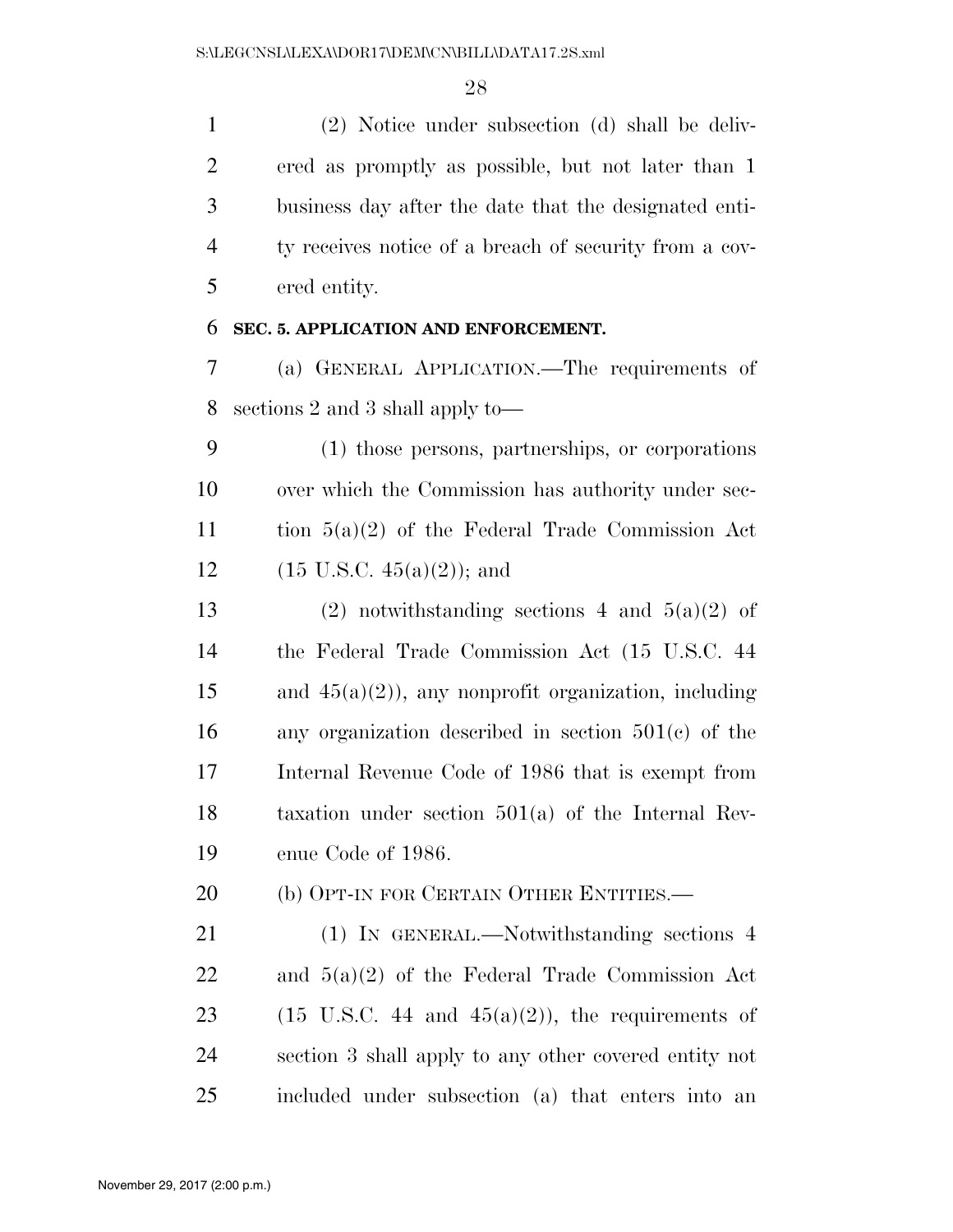| $\mathbf{1}$   | agreement with the Commission under which that        |
|----------------|-------------------------------------------------------|
| $\overline{2}$ | covered entity would be subject to section 3 with re- |
| 3              | spect to any acts or omissions that occur while the   |
| $\overline{4}$ | agreement is in effect and that may constitute a vio- |
| 5              | lation of section 3, if—                              |
| 6              | $(A)$ not less than 30 days prior to entering         |
| 7              | into the agreement with the covered entity, the       |
| 8              | Commission publishes notice in the Federal            |
| 9              | Register of the Commission's intent to enter          |
| 10             | into the agreement; and                               |
| 11             | (B) not later than 14 business days after             |
| 12             | entering into the agreement with the covered          |
| 13             | entity, the Commission publishes in the Federal       |
| 14             | Register—                                             |
| 15             | (i) notice of the agreement;                          |
| 16             | (ii) the identity of each person covered              |
| 17             | by the agreement; and                                 |
| 18             | (iii) the effective date of the agree-                |
| 19             | ment.                                                 |
| 20             | $(2)$ CONSTRUCTION.—                                  |
| 21             | (A) OTHER FEDERAL LAW.—An agreement                   |
| 22             | under paragraph (1) shall not effect a covered        |
| 23             | entity's obligation to provide notice of a breach     |
| 24             | of security or similar event under any other          |
| 25             | Federal law.                                          |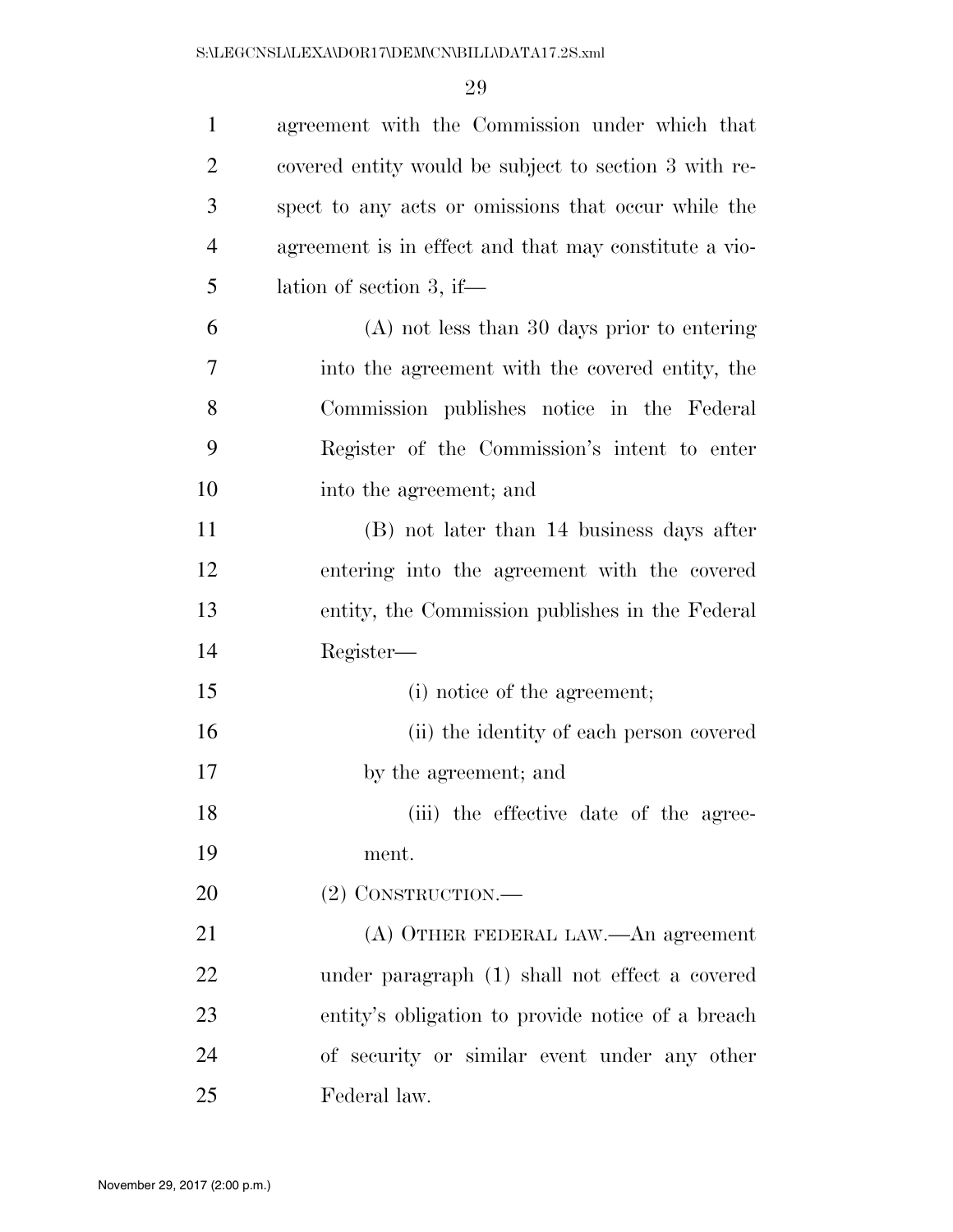(B) NO PREEMPTION PRIOR TO VALID 2 AGREEMENT.—Subsections (a)(2) and (b) of section 7 shall not apply to a breach of security that occurs before a valid agreement under paragraph (1) is in effect.

 (c) ENFORCEMENT BY THE FEDERAL TRADE COM-MISSION.—

 (1) UNFAIR OR DECEPTIVE ACTS OR PRAC- TICES.—A violation of section 2 or 3 of this Act shall be treated as an unfair and deceptive act or practice in violation of a regulation under section 18(a)(1)(B) of the Federal Trade Commission Act 13 (15 U.S.C.  $57a(a)(1)(B)$ ) regarding unfair or decep-tive acts or practices.

15 (2) VIOLATION OF TITLE V OF THE GRAMM- LEACH-BLILEY ACT.—A violation of a regulation prescribed by the Commission under title V of the Gramm-Leach-Bliley Act for the financial institu- tions subject to the Commission's jurisdiction (15 U.S.C. 6801 et seq.) shall be treated as an unfair and deceptive act or practice in violation of a regula-22 tion under section  $18(a)(1)(B)$  of the Federal Trade Commission Act (15 U.S.C. 57a(a)(1)(B)) regarding unfair or deceptive acts or practices.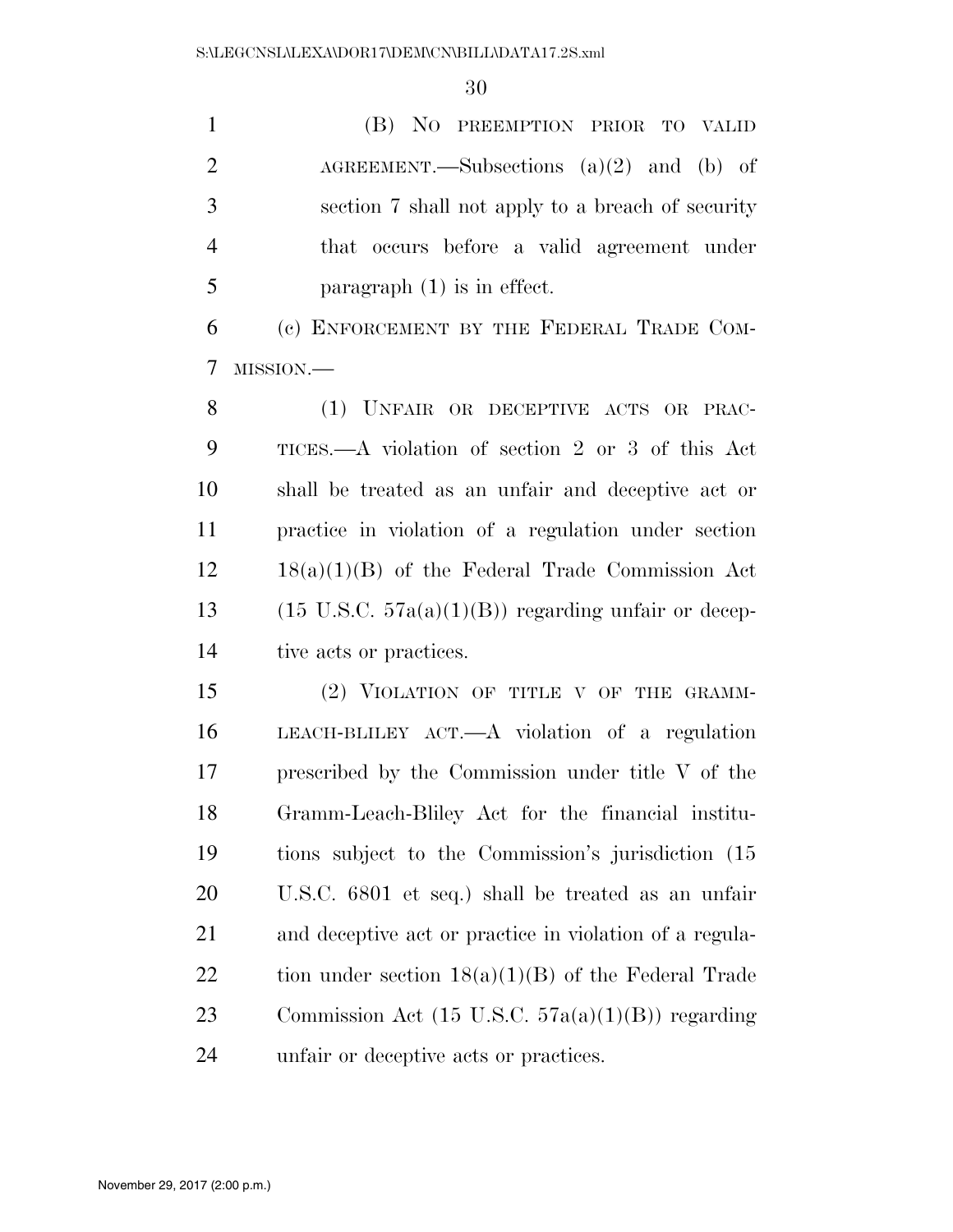(3) POWERS OF COMMISSION.—The Commis- sion shall enforce this Act in the same manner, by the same means, with the same jurisdiction, except as provided in subsections (a)(2) and (b) of this sec- tion, and with the same powers and duties as though all applicable terms and provisions of the Federal Trade Commission Act (15 U.S.C. 41 et seq.) were incorporated into and made a part of this Act. Any covered entity who violates such regulations shall be subject to the penalties and entitled to the privileges and immunities provided in that Act. (4) LIMITATION.—In promulgating rules under this Act, the Commission shall not require the de-ployment or use of any specific products or tech-

 nologies, including any specific computer software or hardware.

 (d) ENFORCEMENT BY STATE ATTORNEYS GEN-ERAL.—

 (1) CIVIL ACTION.—In any case in which the attorney general of a State, or an official or agency of a State, has reason to believe that an interest of 22 the residents of that State has been or is threatened or adversely affected by any covered entity who vio- lates section 2 or section 3 of this Act, the attorney general, official, or agency of the State, as parens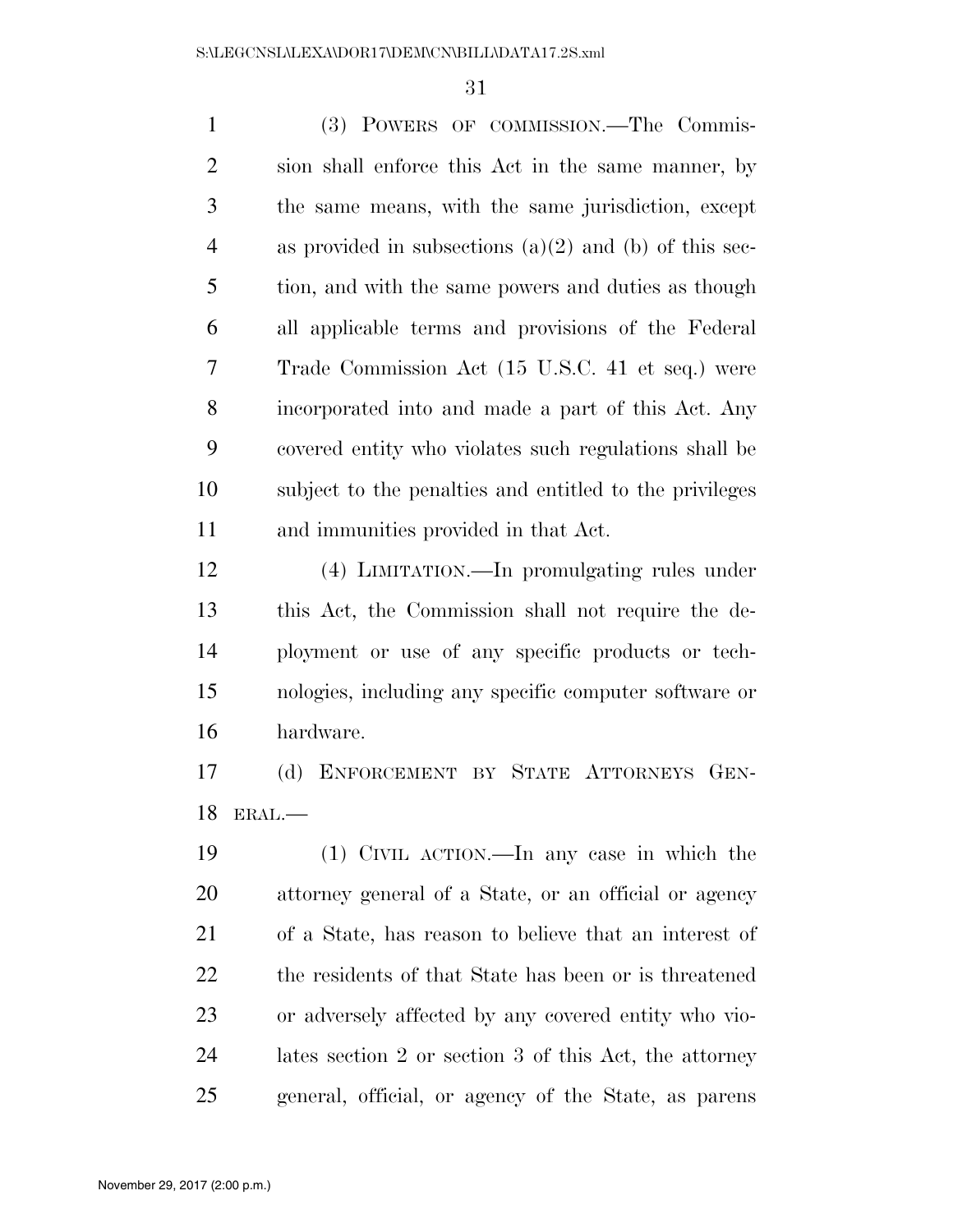| $\mathbf{1}$   | patriae, may bring a civil action on behalf of the |
|----------------|----------------------------------------------------|
| $\overline{2}$ | residents of the State in a district court of the  |
| 3              | United States of appropriate jurisdiction—         |
| $\overline{4}$ | $(A)$ to enjoin further violation of such sec-     |
| 5              | tion by the defendant;                             |
| 6              | (B) to compel compliance with such sec-            |
| 7              | tion; or                                           |
| 8              | (C) to obtain civil penalties in the amount        |
| 9              | determined under paragraph (2).                    |
| 10             | $(2)$ CIVIL PENALTIES.—                            |
| 11             | (A) CALCULATION.—                                  |
| 12             | (i) TREATMENT OF VIOLATIONS OF                     |
| 13             | SECTION 2.—For purposes of paragraph               |
| 14             | $(1)(C)$ with regard to a violation of section     |
| 15             | 2, the amount determined under this para-          |
| 16             | graph is the amount calculated by multi-           |
| 17             | plying the number of days that a covered           |
| 18             | entity is not in compliance with such sec-         |
| 19             | tion by an amount not greater than                 |
| 20             | \$11,000.                                          |
| 21             | (ii) TREATMENT OF VIOLATIONS OF                    |
| 22             | SECTION 3.—For purposes of paragraph               |
| 23             | $(1)(C)$ with regard to a violation of section     |
| 24             | 3, the amount determined under this para-          |
| 25             | graph is the amount calculated by multi-           |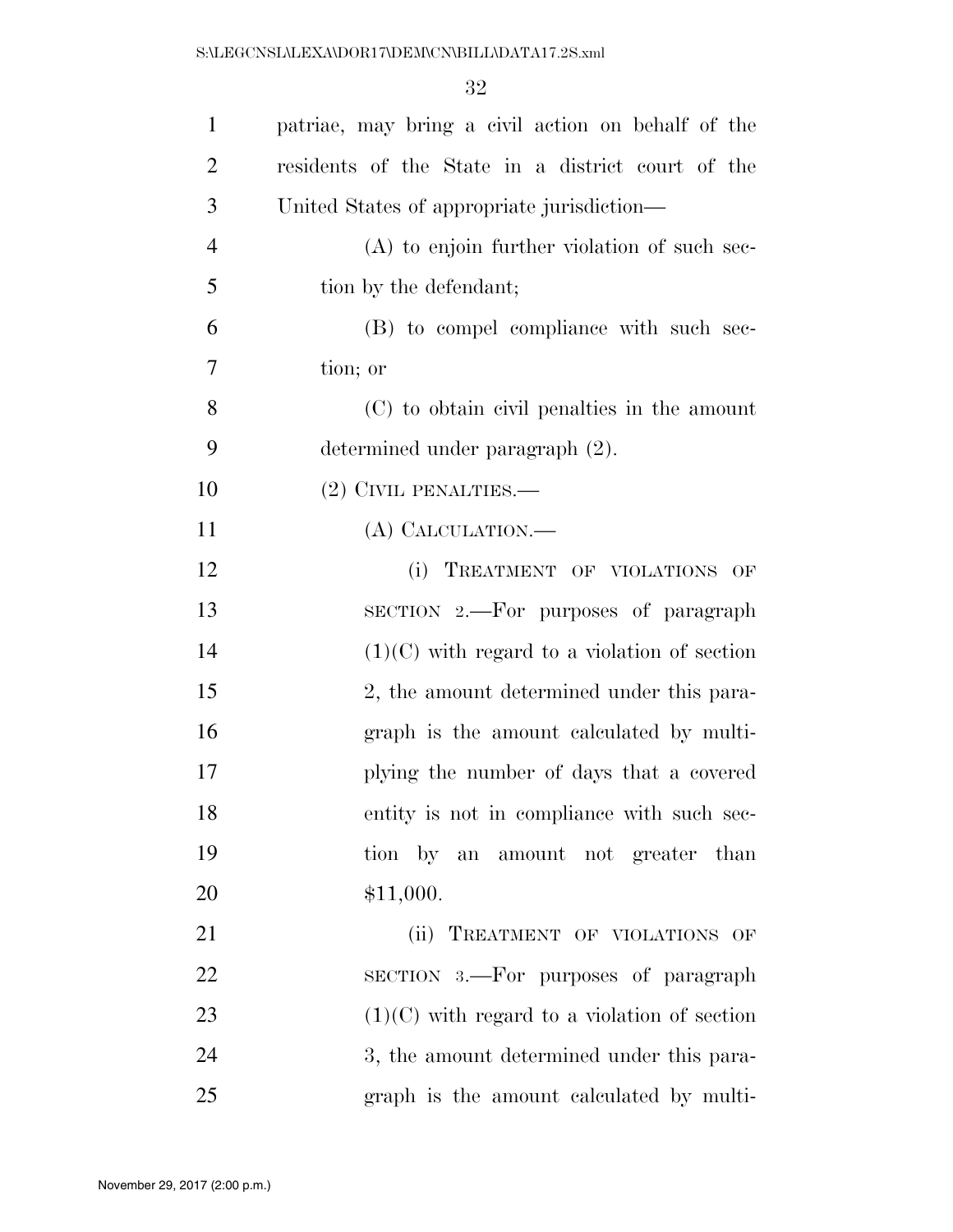|    | plying the number of violations of such       |
|----|-----------------------------------------------|
| 2  | section by an amount not greater than         |
| 3  | $$11,000$ . Each failure to send notification |
|    | as required under section 3 to a resident of  |
| -5 | the State shall be treated as a separate      |
| 6  | violation.                                    |

 (B) ADJUSTMENT FOR INFLATION.—Be- ginning on the date that the Consumer Price Index is first published by the Bureau of Labor Statistics that is after 1 year after the date of enactment of this Act, and each year thereafter, the amounts specified in clauses (i) and (ii) of subparagraph (A) and in clauses (i) and (ii) of subparagraph (C) shall be increased by the per- centage increase in the Consumer Price Index published on that date from the Consumer Price Index published the previous year.

 (C) MAXIMUM TOTAL LIABILITY.—Not- withstanding the number of actions which may be brought against a covered entity under this subsection, the maximum civil penalty for which any covered entity may be liable under this sub-section shall not exceed—

 (i) \$5,000,000 for each violation of section 2; and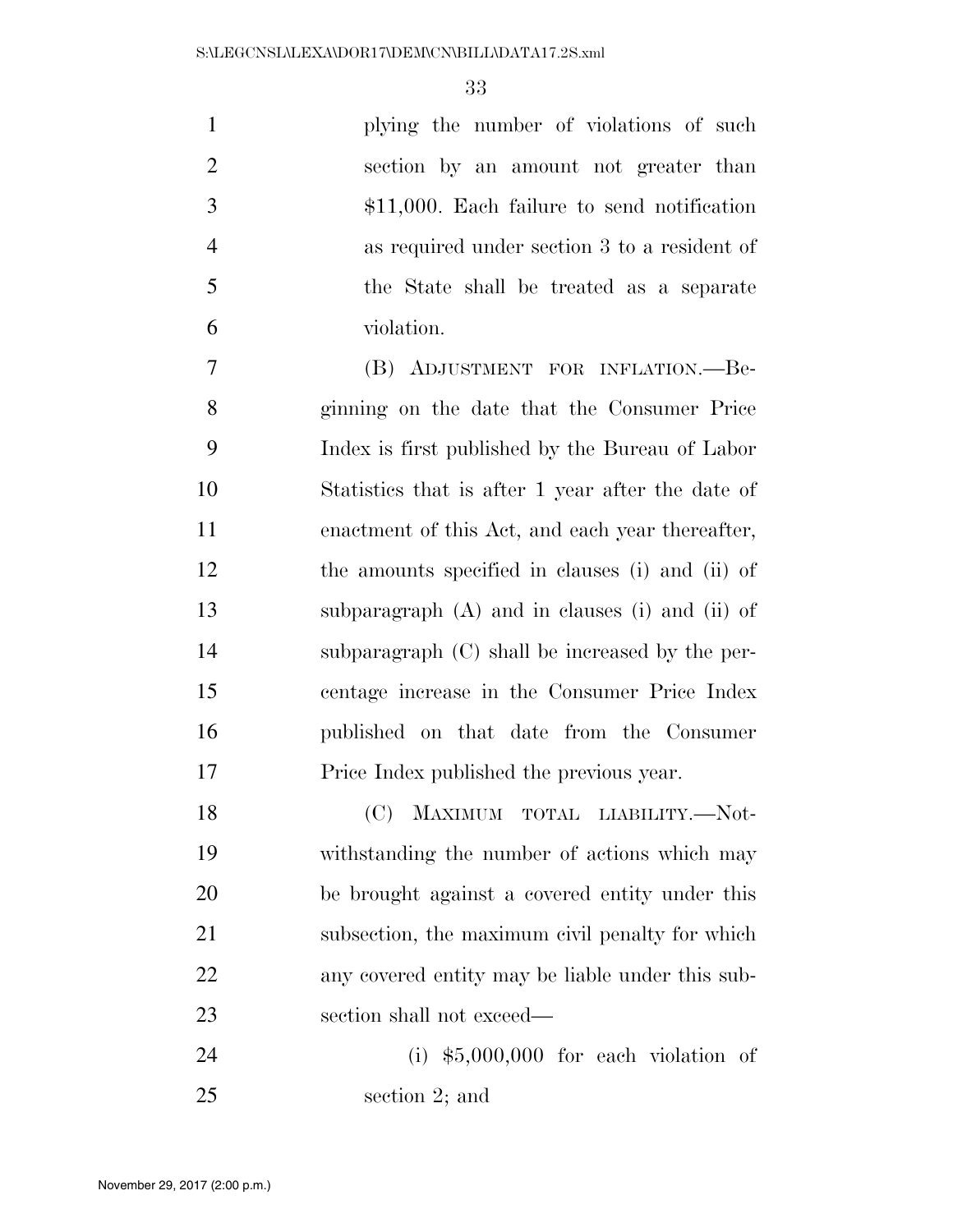| $\mathbf{1}$   | $(ii)$ \$5,000,000 for all violations of        |
|----------------|-------------------------------------------------|
| 2              | section 3 resulting from a single breach of     |
| 3              | security.                                       |
| $\overline{4}$ | $(3)$ INTERVENTION BY THE FTC.—                 |
| 5              | (A) NOTICE AND INTERVENTION.—The                |
| 6              | State shall provide prior written notice of any |
| 7              | action under paragraph (1) to the Commission    |
| 8              | and provide the Commission with a copy of its   |
| 9              | complaint, except in any case in which such     |
| 10             | prior notice is not feasible, in which case the |
| 11             | State shall serve such notice immediately upon  |

 commencing such action. The Commission shall have the right—

- (i) to intervene in the action;
- (ii) upon so intervening, to be heard on all matters arising therein; and
- 17 (iii) to file petitions for appeal.

18 (B) LIMITATION ON STATE ACTION WHILE FEDERAL ACTION IS PENDING.—If the Commis- sion has instituted a civil action for violation of this Act, no State attorney general, or official or agency of a State, may bring an action under 23 this subsection during the pendency of that ac-tion against any defendant named in the com-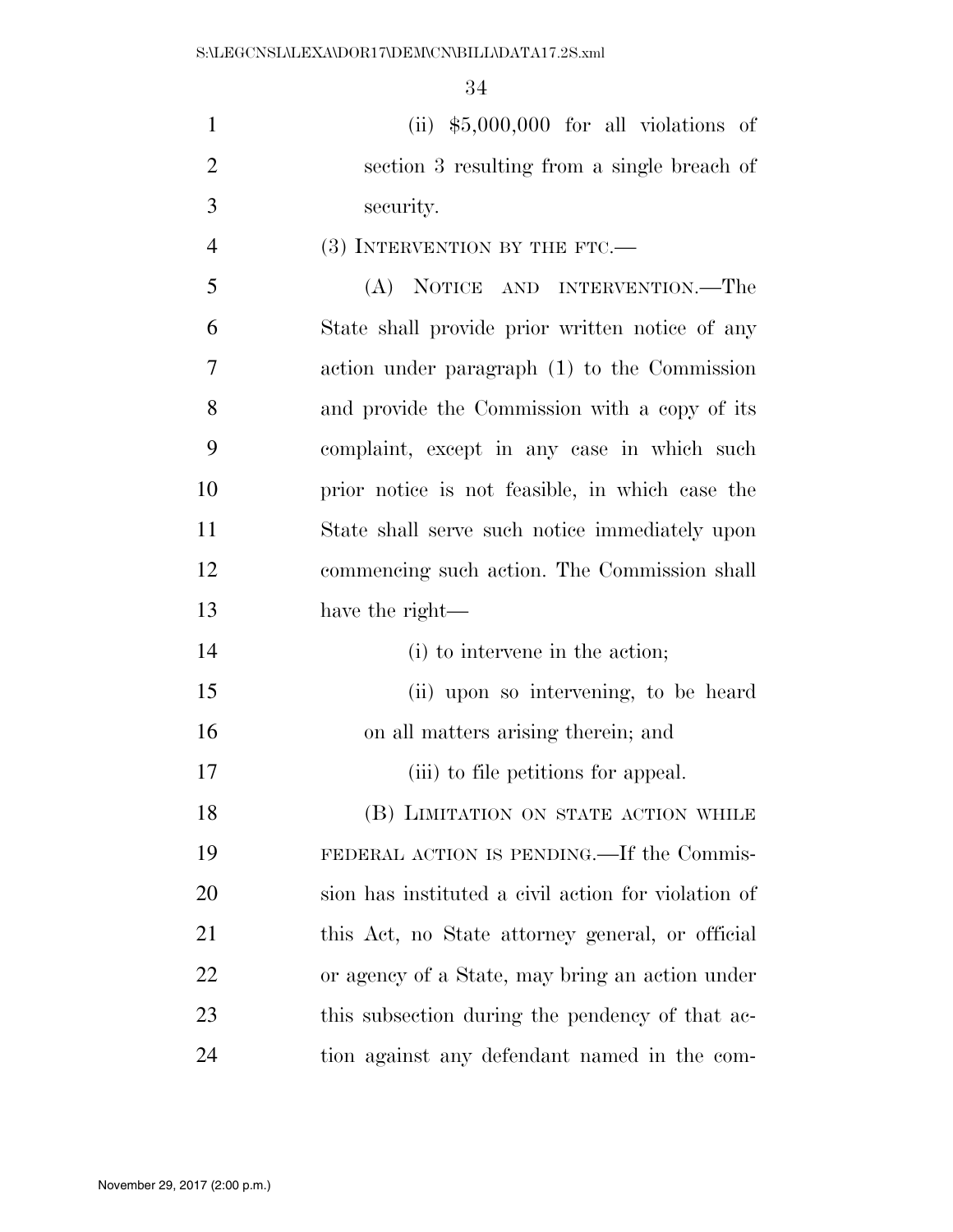| $\mathbf{1}$   | plaint of the Commission for any violation of         |
|----------------|-------------------------------------------------------|
| $\overline{2}$ | this Act alleged in the complaint.                    |
| 3              | (4) CONSTRUCTION.—For purposes of bringing            |
| $\overline{4}$ | any civil action under paragraph (1), nothing in this |
| 5              | Act shall be construed to prevent an attorney gen-    |
| 6              | eral of a State from exercising the powers conferred  |
| 7              | on the attorney general by the laws of that State—    |
| 8              | (A) to conduct investigations;                        |
| 9              | (B) to administer oaths or affirmations; or           |
| 10             | (C) to compel the attendance of witnesses             |
| 11             | or the production of documentary and other evi-       |
| 12             | dence.                                                |
| 13             | (e) NOTICE TO LAW ENFORCEMENT; CIVIL EN-              |
| 14             | FORCEMENT BY ATTORNEY GENERAL.-                       |
| 15             | (1) IN GENERAL.—The Attorney General may              |
| 16             | bring a civil action in the appropriate United States |
| 17             | district court against any covered entity that en-    |
| 18             | gages in conduct constituting a violation of section  |
| 19             | 4.                                                    |
| 20             | $(2)$ PENALTIES.—                                     |
| 21             | (A) IN GENERAL.—Upon proof of such                    |
| 22             | conduct by a preponderance of the evidence, a         |
| 23             | covered entity shall be subject to a civil penalty    |
| 24             | of not more than $$1,000$ per individual whose        |
| 25             | personal information was or is reasonably be-         |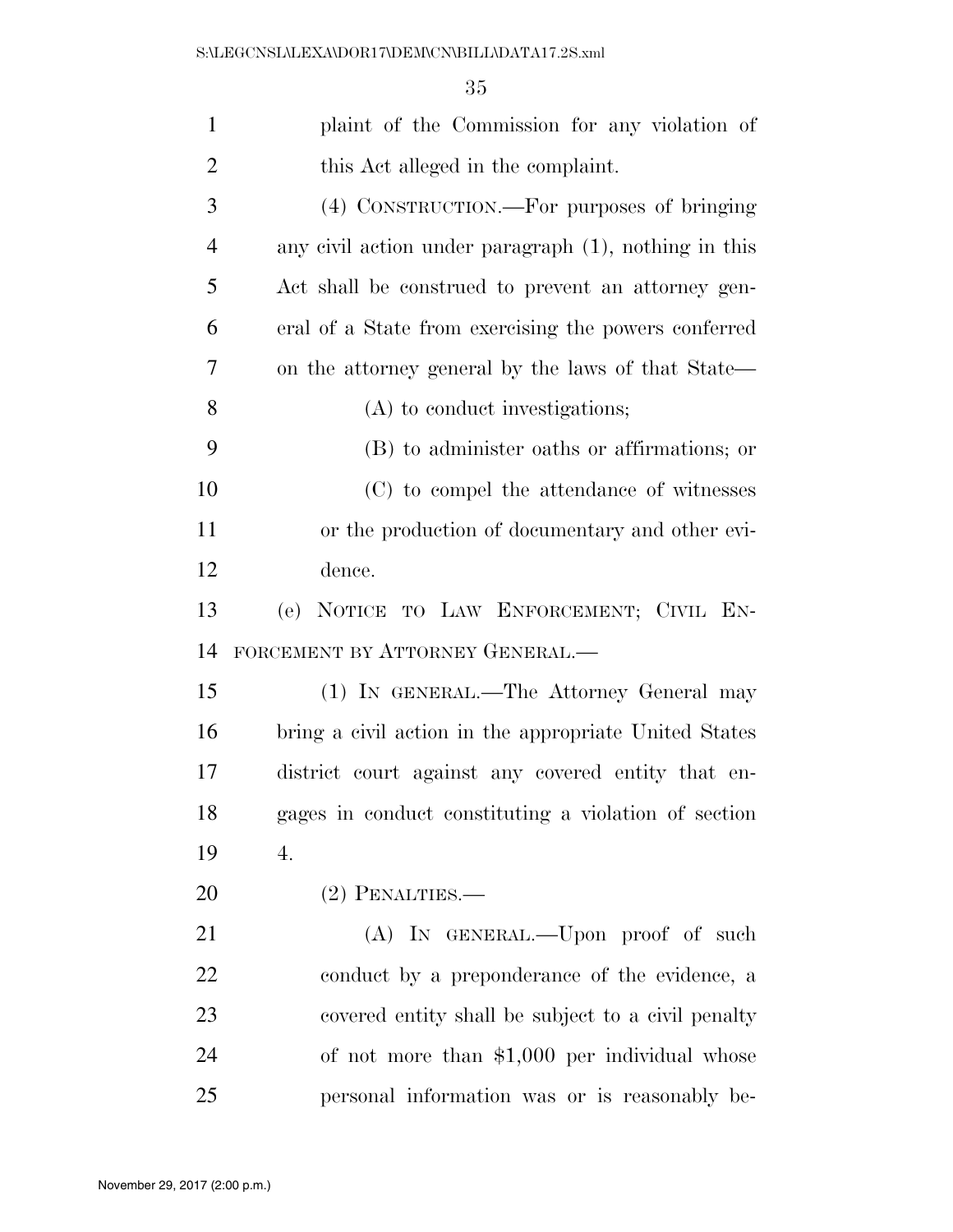lieved to have been accessed or acquired as a result of the breach of security that is the basis of the violation, up to a maximum of \$100,000 per day while such violation persists.

 (B) LIMITATIONS.—The total amount of the civil penalty assessed under this subsection against a covered entity for acts or omissions relating to a single breach of security shall not exceed \$1,000,000, unless the conduct consti- tuting a violation of section 4 was willful or in- tentional, in which case an additional civil pen-12 alty of up to \$1,000,000 may be imposed.

 (C) ADJUSTMENT FOR INFLATION.—Be- ginning on the date that the Consumer Price Index is first published by the Bureau of Labor Statistics that is after 1 year after the date of enactment of this Act, and each year thereafter, 18 the amounts specified in subparagraphs (A) and (B) shall be increased by the percentage in- crease in the Consumer Price Index published on that date from the Consumer Price Index published the previous year.

23 (3) INJUNCTIVE ACTIONS.—If it appears that a covered entity has engaged, or is engaged, in any act or practice that constitutes a violation of section 4,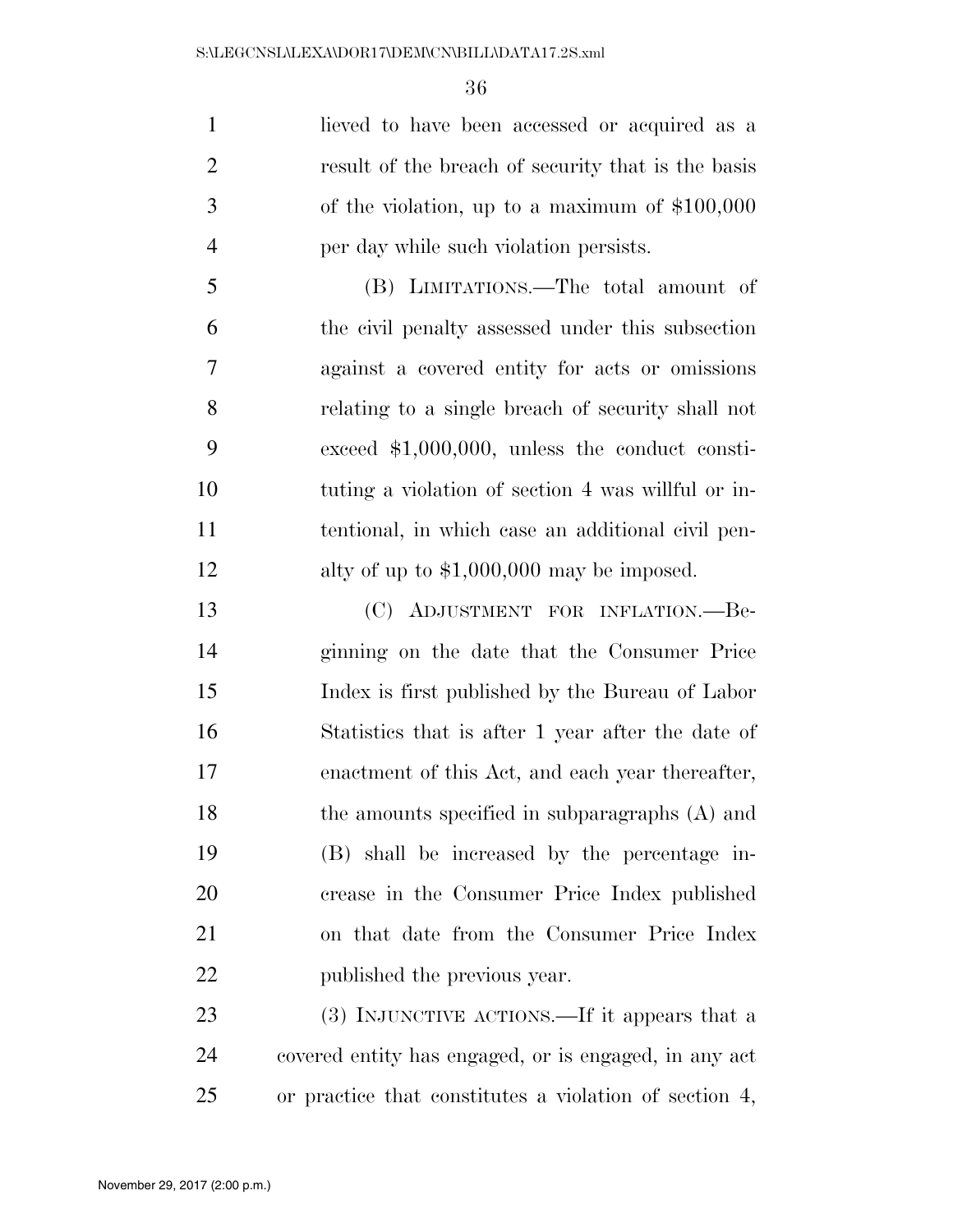| $\mathbf{1}$   | the Attorney General may petition an appropriate              |
|----------------|---------------------------------------------------------------|
| $\overline{2}$ | United States district court for an order enjoining           |
| 3              | such practice or enforcing compliance with section 4.         |
| $\overline{4}$ | (4) ISSUANCE OF ORDER.—A court may issue                      |
| 5              | such an order under paragraph $(3)$ if it finds that          |
| 6              | the conduct in question constitutes a violation of            |
| 7              | section 4.                                                    |
| 8              | (f) CONCEALMENT OF BREACHES OF SECURITY.—                     |
| 9              | (1) IN GENERAL.—Chapter $47$ of title 18,                     |
| 10             | United States Code, is amended by adding at the               |
| 11             | end the following:                                            |
|                |                                                               |
| 12             | "\\$1041. Concealment of breaches of security involv-         |
| 13             | ing personal information                                      |
| 14             | "(a) IN GENERAL.—Any person who, having knowl-                |
| 15             | edge of a breach of security and of the fact that notifica-   |
| 16             | tion of the breach of security is required under the Data     |
| 17             | Security and Breach Notification Act, intentionally and       |
| 18             | willfully conceals the fact of the breach of security, shall, |
| 19             | in the event that the breach of security results in economic  |
| 20             | harm to any individual in the amount of $$1,000$ or more,     |
| 21             | be fined under this title, imprisoned for not more than       |
| 22             | 5 years, or both.                                             |

 (a), the term 'person' has the same meaning as in section 1030(e)(12) of this title.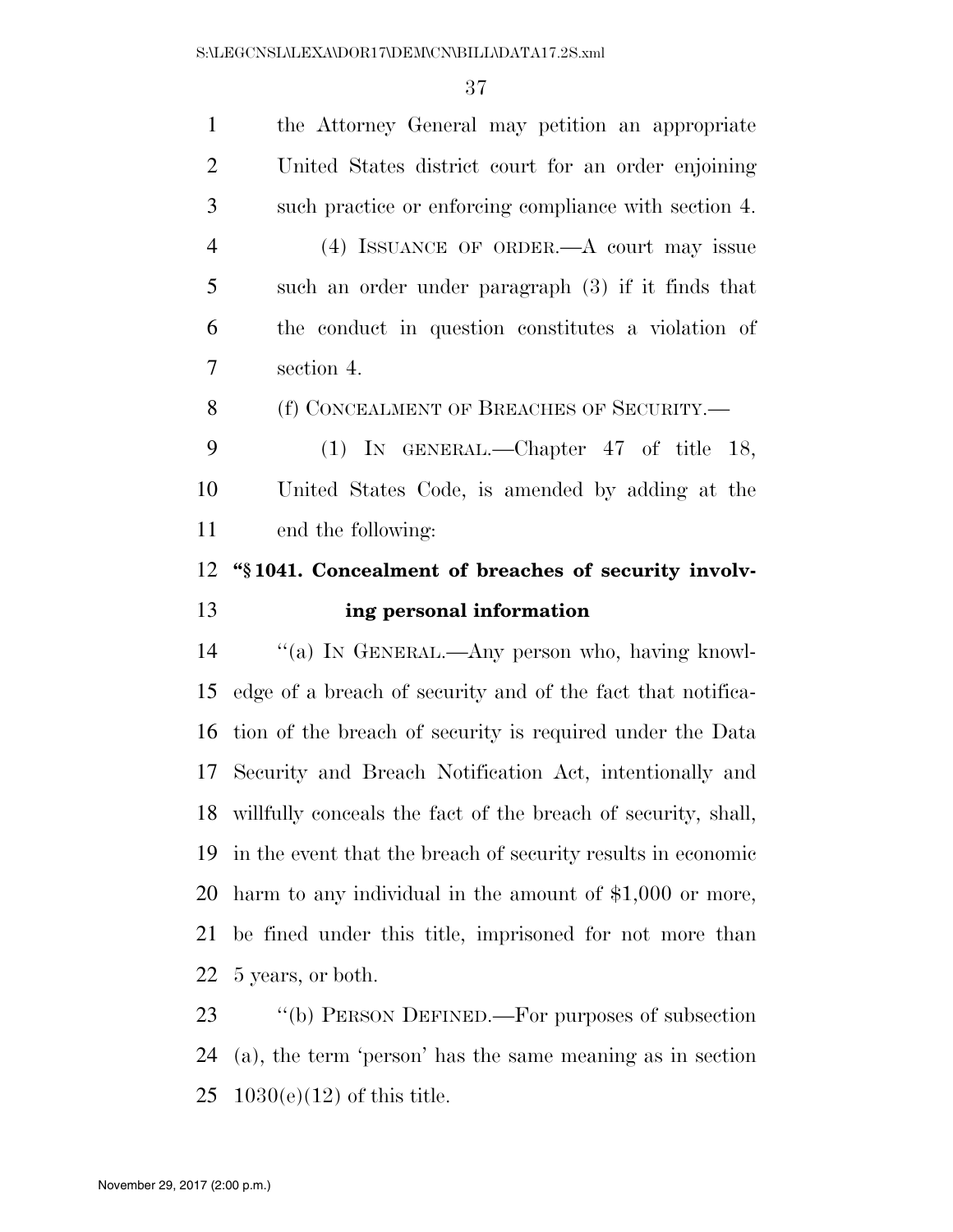| $\mathbf{1}$   | "(c) ENFORCEMENT AUTHORITY.-                                                 |
|----------------|------------------------------------------------------------------------------|
| $\overline{2}$ | "(1) IN GENERAL.—The United States Secret                                    |
| 3              | Service and the Federal Bureau of Investigation                              |
| $\overline{4}$ | shall have the authority to investigate offenses under                       |
| 5              | this section.                                                                |
| 6              | "(2) CONSTRUCTION.—The authority granted                                     |
| 7              | in paragraph (1) shall not be exclusive of any exist-                        |
| 8              | ing authority held by any other Federal agency.".                            |
| 9              | CONFORMING AND TECHNICAL AMEND-<br>(2)                                       |
| 10             | MENTS.—The table of sections for chapter 47 of title                         |
| 11             | 18, United States Code, is amended by adding at                              |
| 12             | the end the following:                                                       |
|                |                                                                              |
|                | "1041. Concealment of breaches of security involving personal information.". |
| 13             | SEC. 6. DEFINITIONS.                                                         |
| 14             | In this Act:                                                                 |
| 15             | $(1)$ BREACH OF SECURITY.—                                                   |
| 16             | $(A)$ IN GENERAL.—The term "breach of                                        |
| 17             | security" means compromise of the security,                                  |
| 18             | confidentiality, or integrity of, or loss of, data                           |
| 19             | in electronic form that results in, or there is a                            |
| 20             | reasonable basis to conclude has resulted in,                                |
| 21             | unauthorized access to or acquisition of per-                                |
| 22             | sonal information from a covered entity.                                     |
| 23             | (B) EXCLUSIONS.—The term "breach of                                          |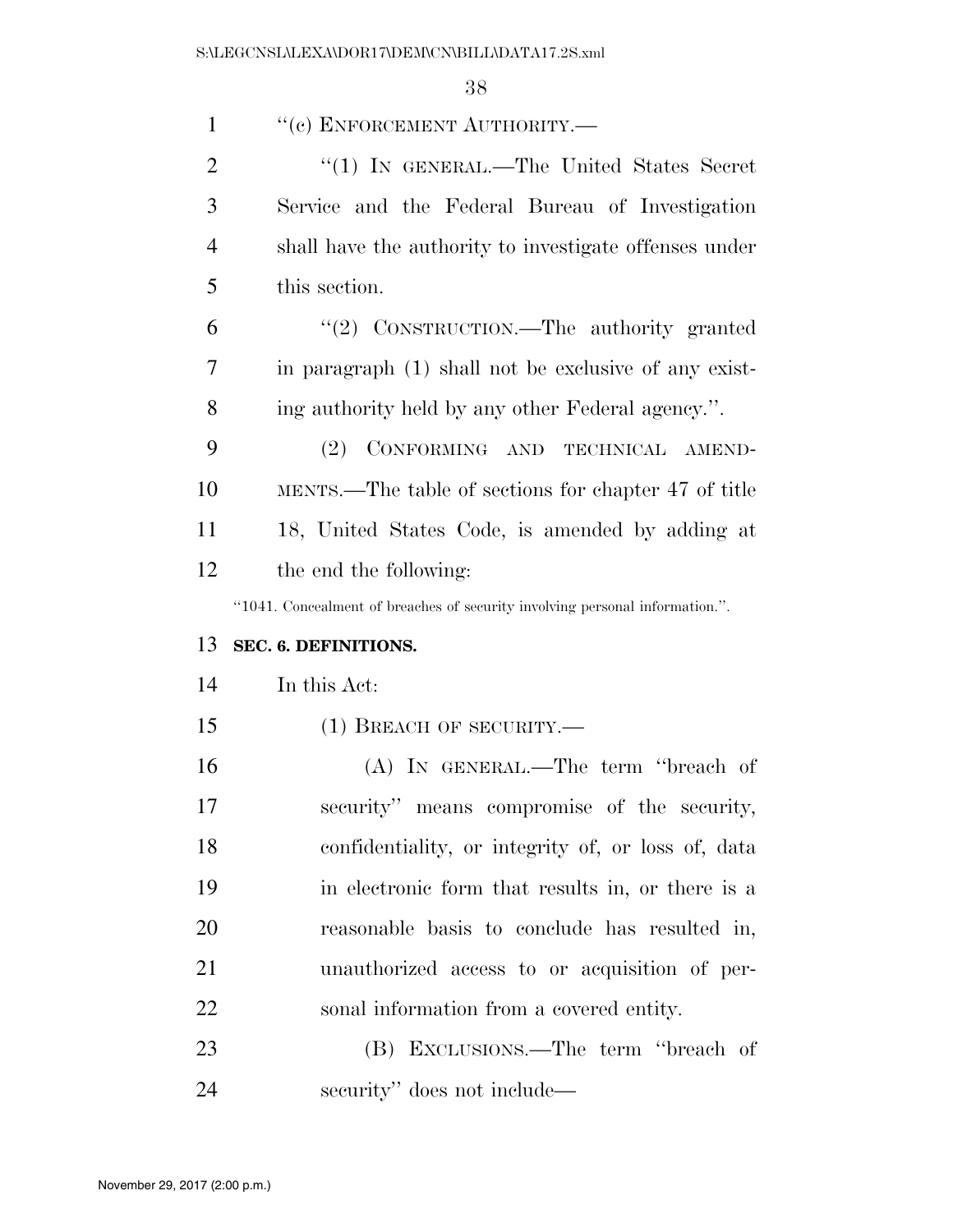| $\mathbf{1}$   | (i) a good faith acquisition of personal              |
|----------------|-------------------------------------------------------|
| $\overline{2}$ | information by a covered entity, or an em-            |
| 3              | ployee or agent of a covered entity, if the           |
| $\overline{4}$ | personal information is not subject to fur-           |
| 5              | ther use or unauthorized disclosure;                  |
| 6              | (ii) any lawfully authorized investiga-               |
| 7              | tive, protective, or intelligence activity of a       |
| 8              | law enforcement or an intelligence agency             |
| 9              | of the United States, a State, or a political         |
| 10             | subdivision of a State; or                            |
| 11             | (iii) the release of a public record not              |
| 12             | otherwise subject to confidentiality or non-          |
| 13             | disclosure requirements.                              |
| 14             | COMMISSION.—The term "Commission"<br>(2)              |
| 15             | means the Federal Trade Commission.                   |
| 16             | (3) COVERED ENTITY.—The term "covered en-             |
| 17             | tity" means a sole proprietorship, partnership, cor-  |
| 18             | poration, trust, estate, cooperative, association, or |
| 19             | other commercial entity, and any charitable, edu-     |
| 20             | cational, or nonprofit organization, that acquires,   |
| 21             | maintains, or utilizes personal information.          |
| 22             | (4) DATA IN ELECTRONIC FORM.—The term                 |
| 23             | "data in electronic form" means any data stored       |
| 24             | electronically or digitally on any computer system or |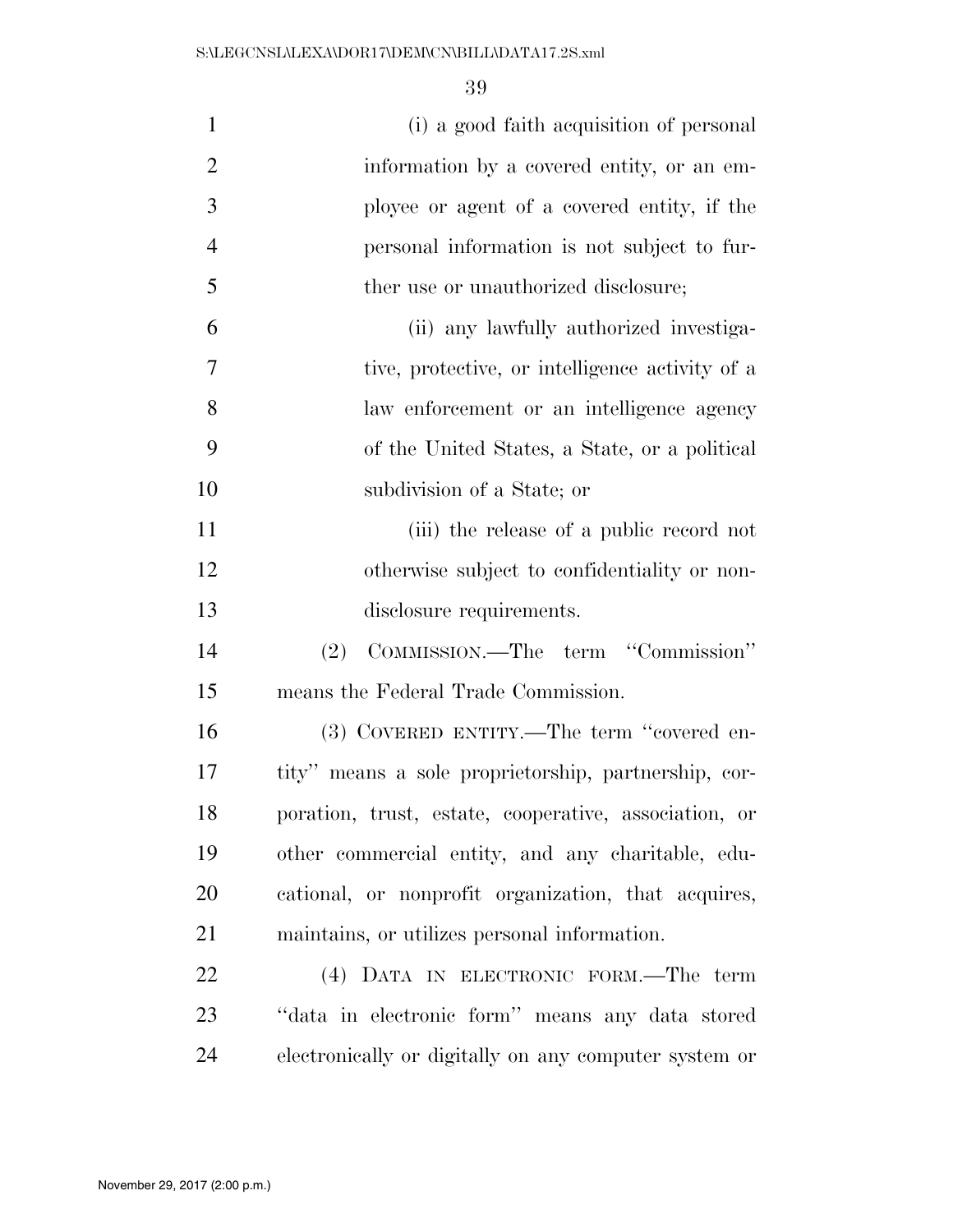other database, including recordable tapes and other mass storage devices.

 (5) DESIGNATED ENTITY.—The term ''des- ignated entity'' means the Federal Government enti- ty designated by the Secretary of Homeland Security under section 4.

 (6) ENCRYPTION.—The term ''encryption'' means the protection of data in electronic form in storage or in transit using an encryption technology that has been adopted by an established standards setting body which renders such data indecipherable in the absence of associated cryptographic keys nec- essary to enable decryption of such data. Such encryption must include appropriate management and safeguards of such keys to protect the integrity of the encryption.

 (7) IDENTITY THEFT.—The term ''identity theft'' means the unauthorized use of another per- son's personal information for the purpose of engag- ing in commercial transactions under the identity of such other person, including any contact that vio- lates section 1028A of title 18, United States Code. (8) MAJOR CREDIT REPORTING AGENCY.—The term ''major credit reporting agency'' means a con-

sumer reporting agency that compiles and maintains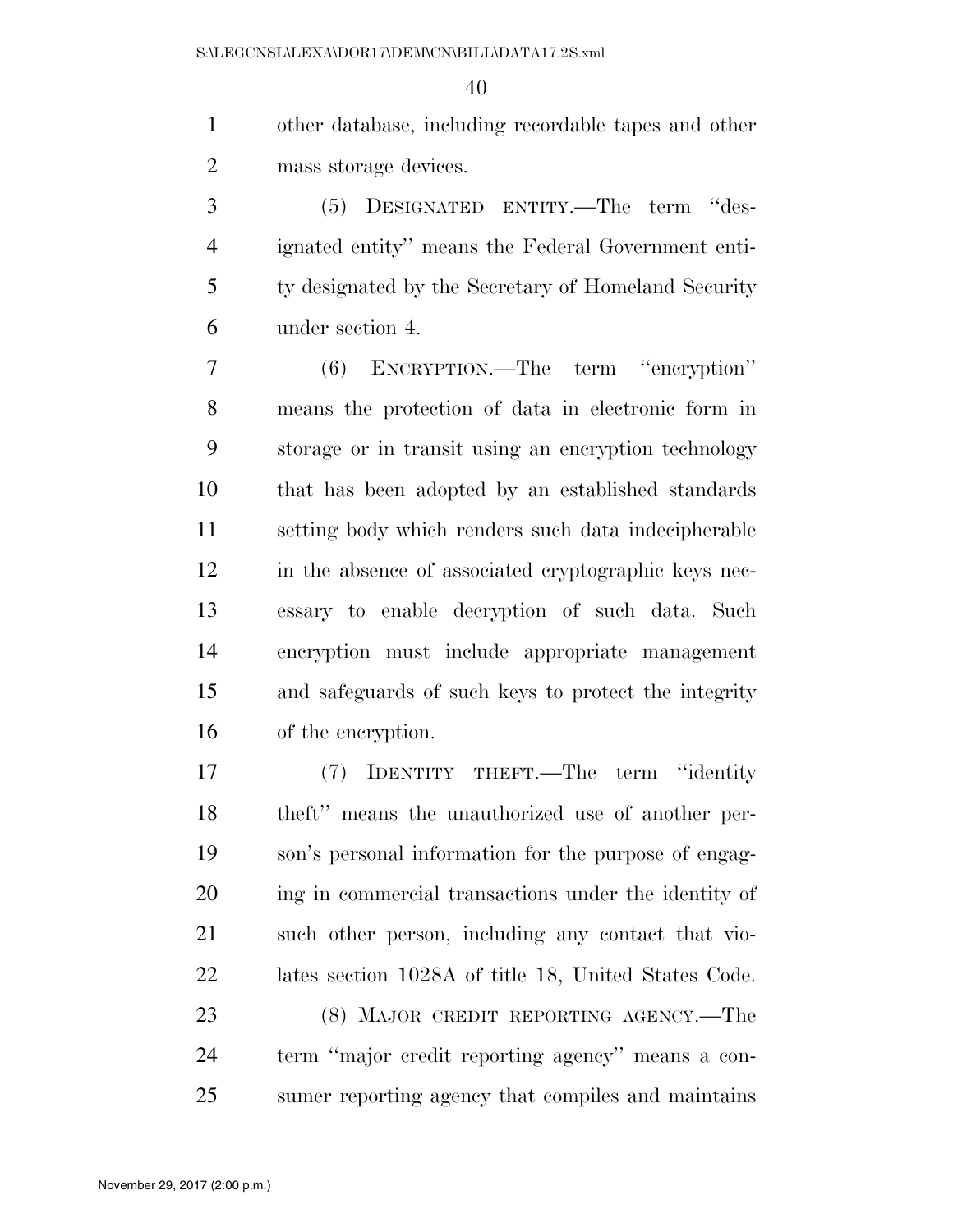| $\mathbf{1}$   | files on consumers on a nationwide basis within the |
|----------------|-----------------------------------------------------|
| $\overline{2}$ | meaning of section $603(p)$ of the Fair Credit Re-  |
| 3              | porting Act $(15 \text{ U.S.C. } 1681a(p))$ .       |
| $\overline{4}$ | (9) PERSONAL INFORMATION.                           |
| 5              | (A) DEFINITION.—The term "personal in-              |
| 6              | formation" means any information or compila-        |
| 7              | tion of information that includes—                  |
| 8              | (i) a non-truncated social security                 |
| 9              | number;                                             |
| 10             | (ii) a financial account number or                  |
| 11             | eredit or debit card number in combination          |
| 12             | with any security code, access code, or             |
| 13             | password that is required for an individual         |
| 14             | to obtain credit, withdraw funds, or engage         |
| 15             | in a financial transaction; or                      |
| 16             | (iii) an individual's first and last                |
| 17             | name or first initial and last name in com-         |
| 18             | bination with—                                      |
| 19             | (I) a driver's license number, a                    |
| 20             | passport number, or an alien registra-              |
| 21             | tion number, or other similar number                |
| 22             | issued on a government document                     |
| 23             | used to verify identity;                            |
| 24             | (II) unique biometric data such                     |
| 25             | as a finger print, voice print, retina or           |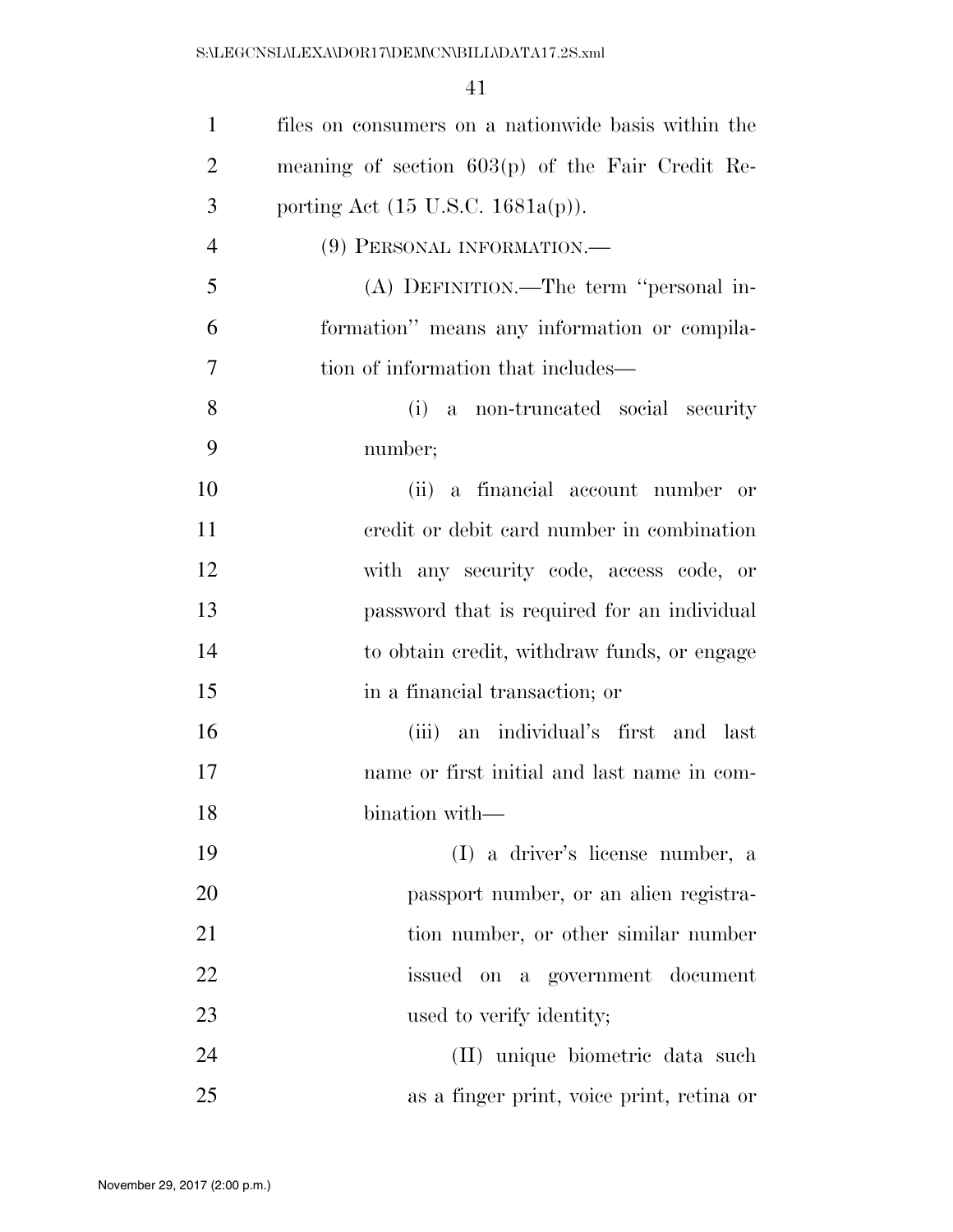| $\mathbf{1}$   | iris image, or any other unique phys-             |
|----------------|---------------------------------------------------|
| $\overline{2}$ | ical representation;                              |
| 3              | (III) a unique account identifier,                |
| $\overline{4}$ | electronic identification number, user            |
| 5              | name, or routing code in combination              |
| 6              | with any associated security code, ac-            |
| 7              | cess code, or password that is re-                |
| 8              | quired for an individual to obtain                |
| 9              | money, goods, services, or any other              |
| 10             | thing of value; or                                |
| 11             | $(IV)$ 2 of the following:                        |
| 12             | (aa) Home address or tele-                        |
| 13             | phone number.                                     |
| 14             | (bb) Mother's maiden name,                        |
| 15             | if identified as such.                            |
| 16             | (cc) Month, day, and year of                      |
| 17             | birth.                                            |
| 18             | (B) MODIFIED DEFINITION BY RULE-                  |
| 19             | MAKING.—If the Commission determines that         |
| 20             | the definition under subparagraph (A) is not      |
| 21             | reasonably sufficient to protect individuals from |
| 22             | identity theft, fraud, or other unlawful conduct, |
| 23             | the Commission by rule promulgated under sec-     |
| 24             | tion 553 of title 5, United States Code, may      |
| 25             | modify the definition of "personal information"   |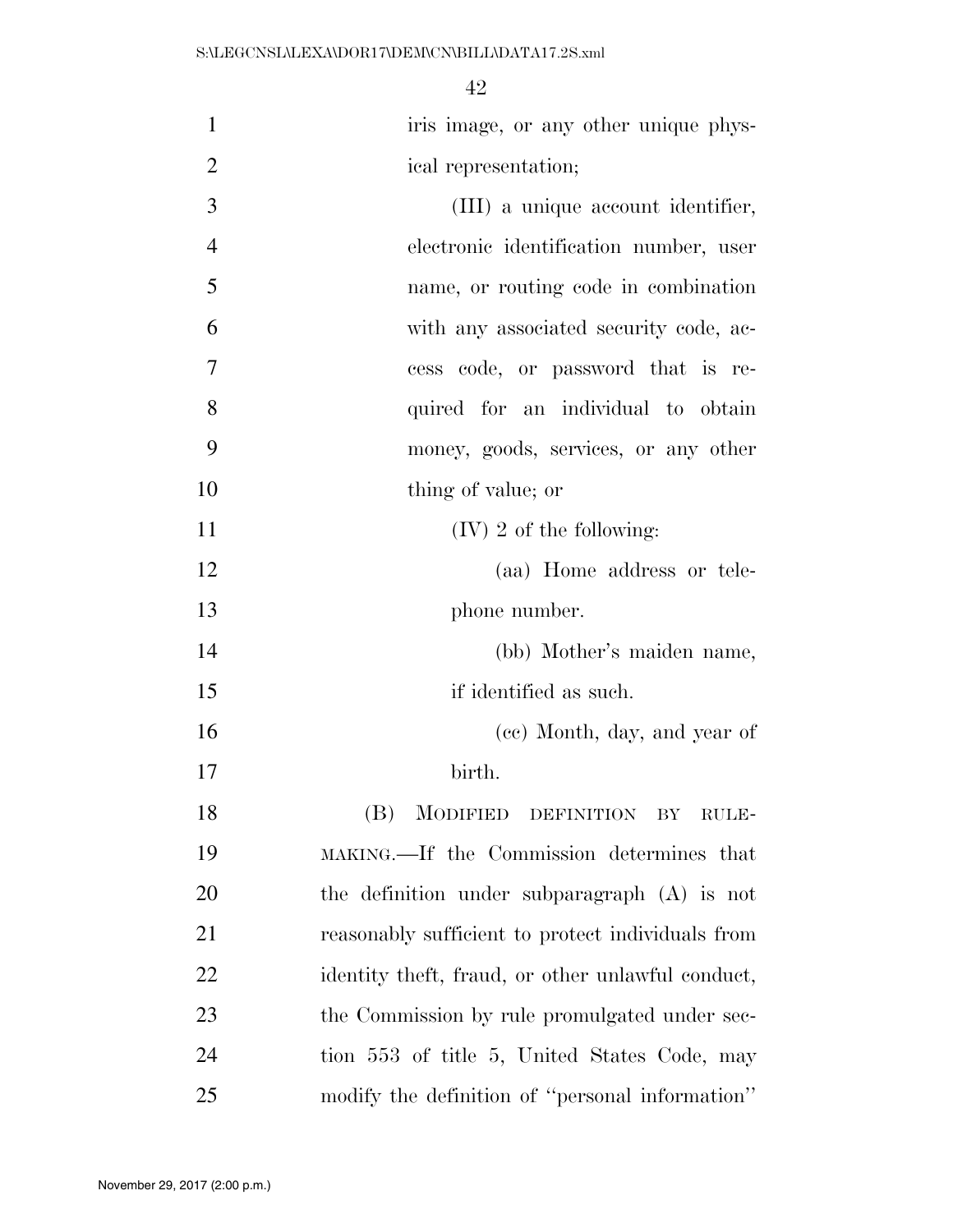under subparagraph (A) to the extent the modi- fication will not unreasonably impede interstate commerce.

### **SEC. 7. EFFECT ON OTHER LAWS.**

 (a) PREEMPTION OF STATE INFORMATION SECURITY LAWS.—

 (1) COVERED ENTITIES UNDER SECTION 5(a).—With respect to a covered entity subject to 9 the Act under section  $5(a)$ , this Act supersedes any provision of a statute, regulation, or rule of a State or political subdivision of a State that expressly—

 (A) requires information security practices and treatment of data containing personal in- formation, as defined in section 6, similar to any of those required under section 2; or

 (B) requires notification to individuals of a breach of security of personal information as defined in section 6.

 (2) COVERED ENTITIES UNDER SECTION 5(b).—With respect to a covered entity subject to 21 the Act under section 5(b), this Act supersedes any provision of a statute, regulation, or rule of a State or political subdivision of a State that expressly re- quires notification to individuals of a breach of secu-rity of personal information as defined in section 6.